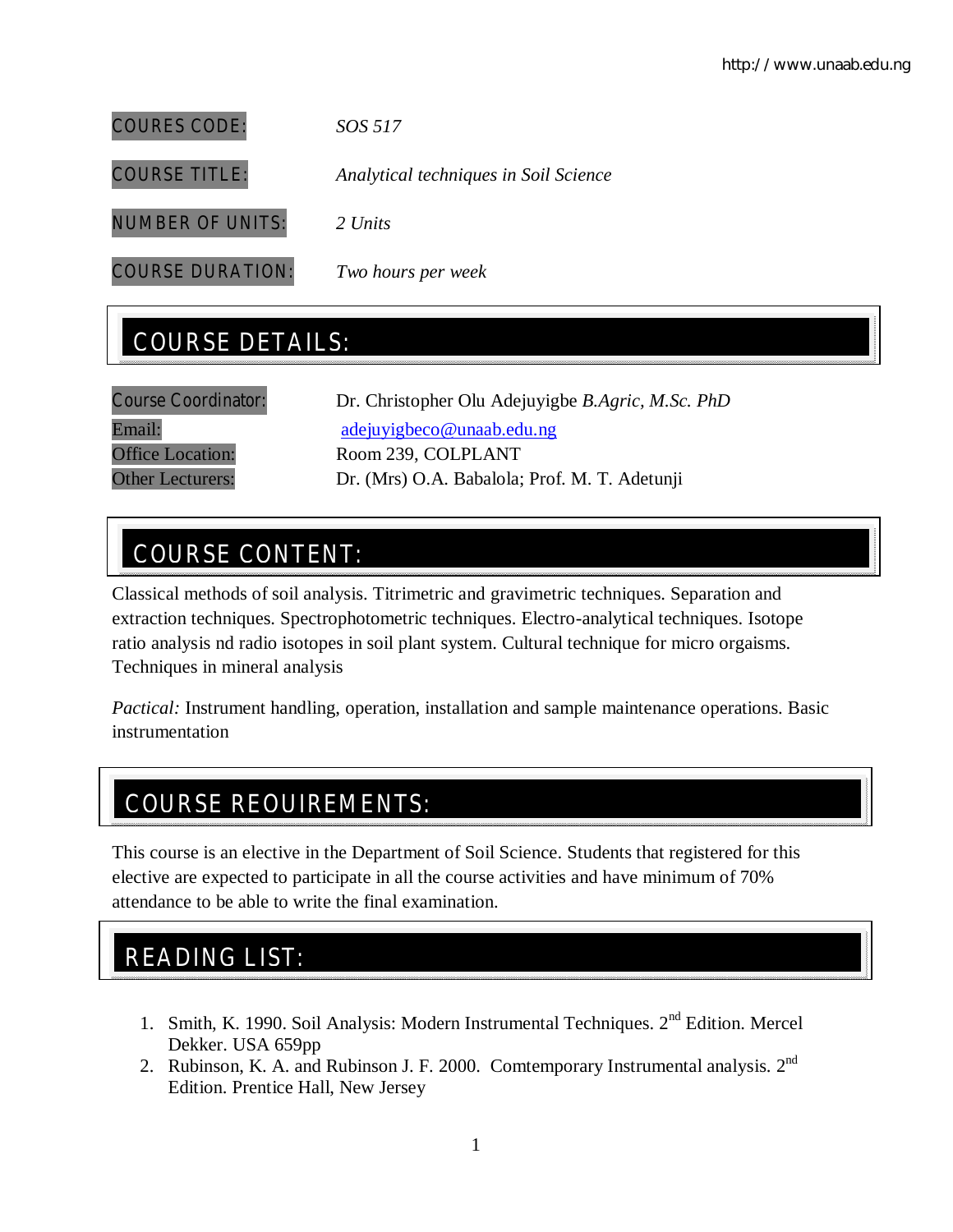# LECTURE NOTES:

## **INTRODUCTION**

All scientists depend on one form of analysis or the other. This is due to the need to answer questions on the content of the materials with which they work. The methods by which these analyses are carried out are referred to as analytical techniques. The types of analytical techniques may vary from field to field. This variation stems primarily from differences in the nature of materials with which people in each field works.

Soil science is branch of applied sciences that makes use of the principles of physics, chemistry, biology and mathematics in the study of soil. This is because the soil consists of matter (living and non-living) interacting together physically, chemically and biologically to provide ecosystem services at all levels of consideration. For a soil scientist to be able therefore to answer questions on the constituents of soil, he needs to carry out one form of analysis or the other. Methods of analysis in soil science consist of chemical, biological and physical techniques.

## **A. CHEMICAL TECHNIQUES**

The soil is a mixture of elements in various states of occurrence, combination and interaction. Isolation and measurement of components of interest in soil is a major problem. Therefore, chemical analysis is aimed at determination of the component of interest in a soil sample. Chemical analysis has to be carried out in defined steps requiring possession of certain skills.

## **STEPS IN DETERMINATION OF CONCENTRATION**

The final measurement is just only a step in the sequence of operations that are necessary for determination of component of interest (analyte) in a sample. It is therefore relevant to identify the several steps that male up the analytical process, the importance of the steps and the skill needed.

## **Choice of method**

It is a vital step that requires both experience and intuition on the part of the analyst. Choice of method is influenced by factors such as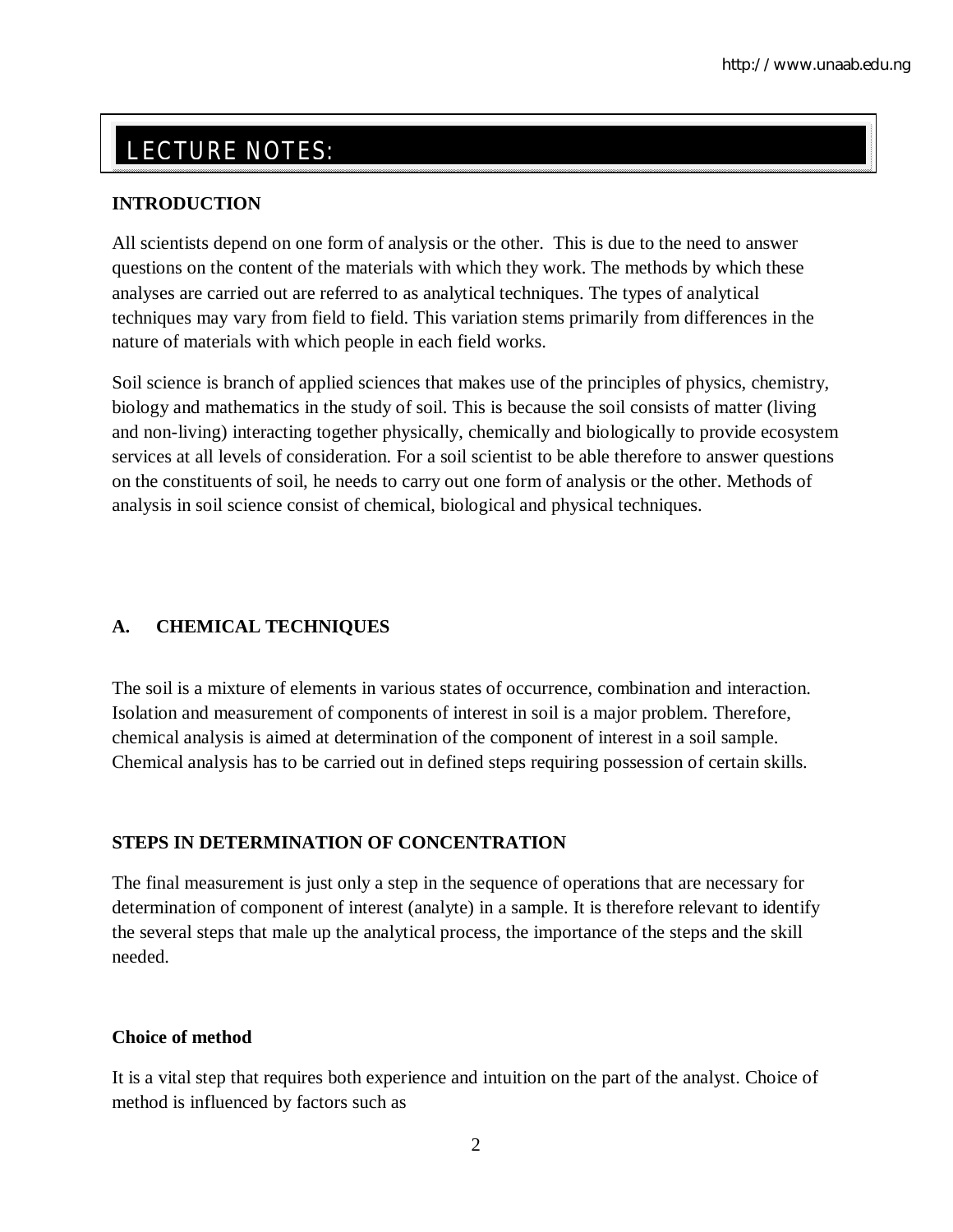- the form of component of interest
- desired level of accuracy and economy
- consideration for number of samples
- complexity of the sample to be analysed
- number of components in the sample

#### **Collection and preparation of sample**

To obtain meaningful result, analysis has to be performed on soil sample which must be representative of the bulk material (the soil of a plot, field, or an area). Obtaining representative and appropriate form of samples requires knowledge of sampling methods and statistics. Thorough mixing is needed for bulky and heterogeneous material.

Preparation of sample is to have the sample in the correct form for the analysis. The process may involve drying, homogenization, procuring the amount of the sample by weight, volume or area, having the sample in the correct form for the analysis. Results of quantitative analysis are usually reported in relative terms (quantity of analyte per unit weight or volume of the sample) In order to express the result in meaningful manner, one should know the accurate weight or volume of the sample to be analysed.

Often, an analyte in its matrix is not in the form suitable for the chosen assay method. Bringing the analyte into the best chemical form may involve changes in the analyte or transfer from one matrix to another.

Terms for some of the methods used to optimize chemical forms in soil analysis include the following:

- *Dissolution:* Breaking down of component parts in a liquid. The transformation is driven by the binding of solutes by the solvent.
- *Digestion:* Breaking down into component parts which dissolve in a liquid. It is driven by externally applied energy.
- *Desorption:* Detachment from surface.
- *Vaporization:* Transformation into gaseous form usually by strong heating.
- *Atomization:* breaking a collection of atoms into individual atoms.\
- *Adsorption:* Binding to a surface.
- *Oxidation:* Causing the oxidation state of an element or compound to become more positive.
- *Reduction:* Causing the oxidation state of an element or compound to become more negative.
- *Extraction:* Transferring analyte from one matrix into another. The first matrix is a solid or liquid, the second a fluid.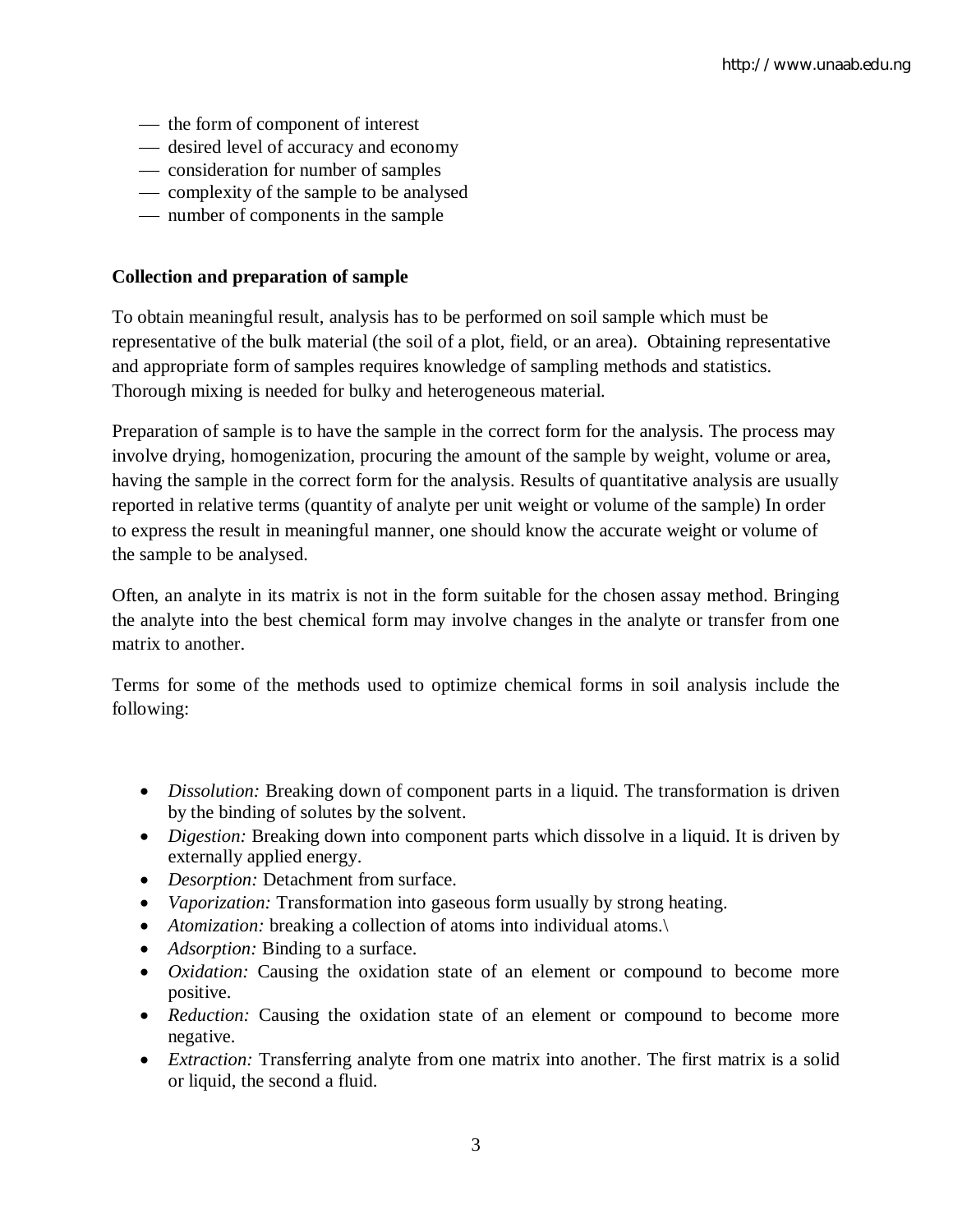Knowledge of descriptive chemistry and competitive equilibria are important in preparation of sample in appropriate form for analysis. Sample preparation not only helps in optimizing chemical forms of analyte but also in eliminating expected interferences (substances that prevent the direct or accurate measurement of the analyte).

## **Running the assay**

All preliminary steps are taken in order to make the final measurement a true estimate of the analyte. The assay may involve measurement of weight or volume which can be directly or indirectly related to the amount of the analyte in the sample. It may be by measurement of some properties of the system containing the analyte, which can then be related to the concentration of the analyte in the sample. To properly relate the property measured with the concentration of analyte requires calibration of standard samples. Running an assay demands that the analyst be skillful in both molecular and elemental methods of analysis.

## **Calculations and interpretation**

The raw data or graphical output obtained as measurement during the assay needed to be rendered in numerical answers. This may involve data reduction, statistical analysis, data transformation, and calculation.

## **CLASSIFICATION OF ANALYTICAL TECHNIQUES IN SOIL SCIENCE**

Analytical techniques are generally divided into two groups:

- Qualitative identifies the species composition in a sample. It answers the question of the presence or absence of the component of interest without really answering the question of how much is present.
- Quantitative determines how much of the component of interest in the sample. It does not only indicate the presence or absence of the component of interest but actually specifies the quantity of the component of interest that is present in the sample.

Both qualitative and quantitative analyses

 Require measurement of some chemical or physical properties of the system which can be related to the desired information.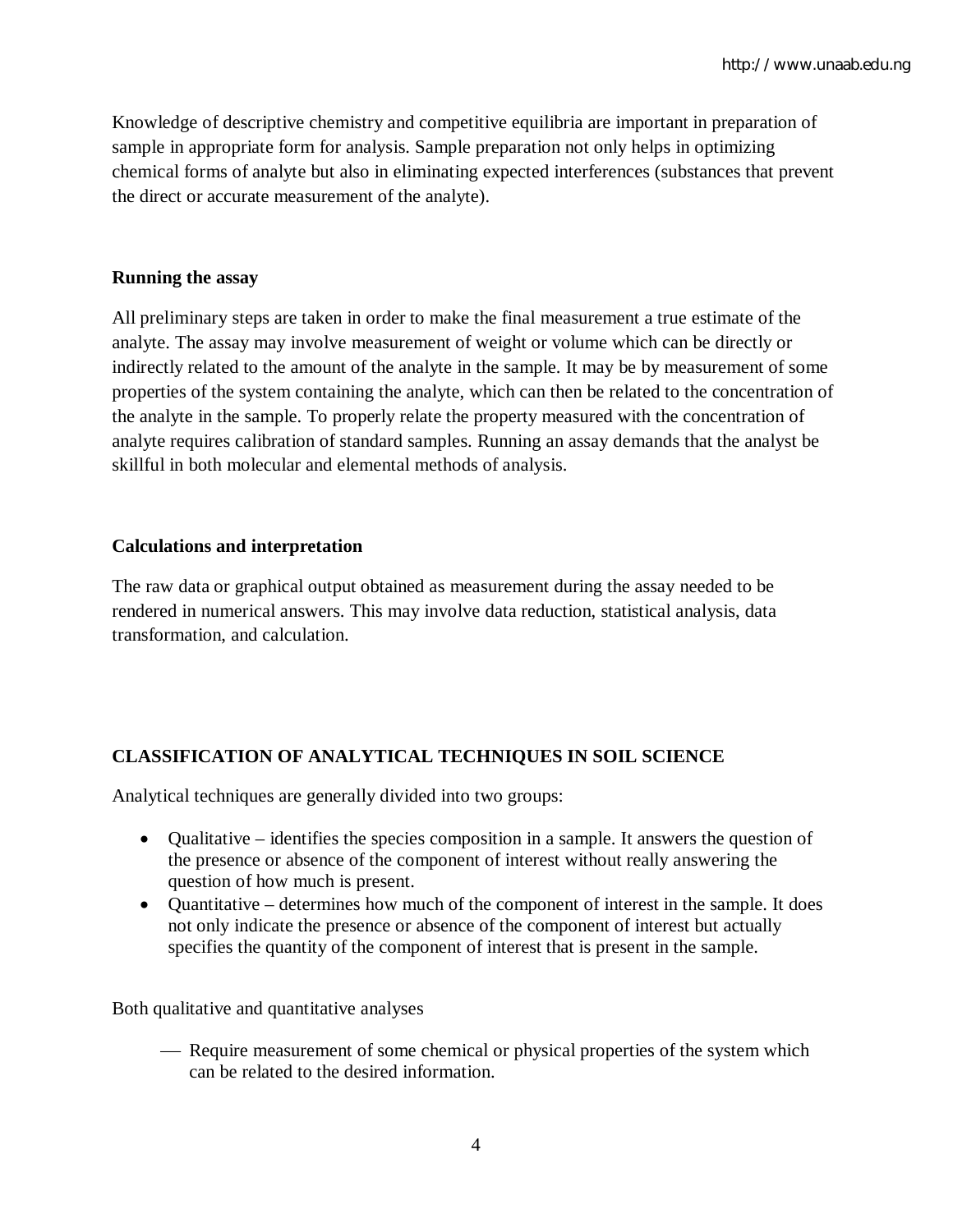Require preliminary treatments and procedures to ensure measurement of analyte (component of interest)

However, quantitative analysis further requires that

- the analyst works with the aim of keeping loss of components to the barest minimum
- the reaction on which the analysis is based proceeds to completion with formation of a single product
- there is reproducible relationship between the property or quantity being measured and the analyte
- systematic and orderly work habits be development of, and intellectually honest observations

## **QUANTITATIVE ANALYSIS**

In every quantitative analysis, there is a final measurement which can be related in magnitude to the quantity of to the analyte. Quantitative analysis can are generally classified on the basis of this final measurement. Majority of early analytical techniques involved weight and volume as their final measurement. These techniques are generally referred to as *classical methods* of analysis. Other methods that were later developed based on the measurement of some properties of the analyte (or the matrix containing the analyte). These methods which relate the properties of the analyte such as optical, thermal and electrical are termed instrumental methods.

Both classical and instrumental methods involve correlation of a physical measurement with the concentration of the analyte. Both methods also involve the use of instruments, and preliminary steps in the process of analysis

## **Classical Analytical techniques**

- **a. Gravimetric techniques** involve weight as the final measurement *Direct method* – involves weighing of compound that contains the analyte. For example, in determination of carbon by Dumas method,  $CO<sub>2</sub>$  is weighed. *Indirect method* – involves of loss of weight due to combustion or volatilization. Example is determination of  $CO2$  in  $CaCO<sub>3</sub>$  by addition of HCl.
- **b. Volumetric techniques** (also titrimetric techniques) involve measurement of volume of solution that is equivalent to the analyte. Titrimetric techniques include acid-base titration, redox titration, complexiometric titration and precipitation titration

## **Instrumental techniques**

- a. **Spectrophotometric techniques –** involve measurements based on interaction of electromagnetic waves with analyte.
- b. **Electroanalytical techniques** involve measurement of electrical properties of the chemical system containing the analyte in relation to the analyte. Electrical properties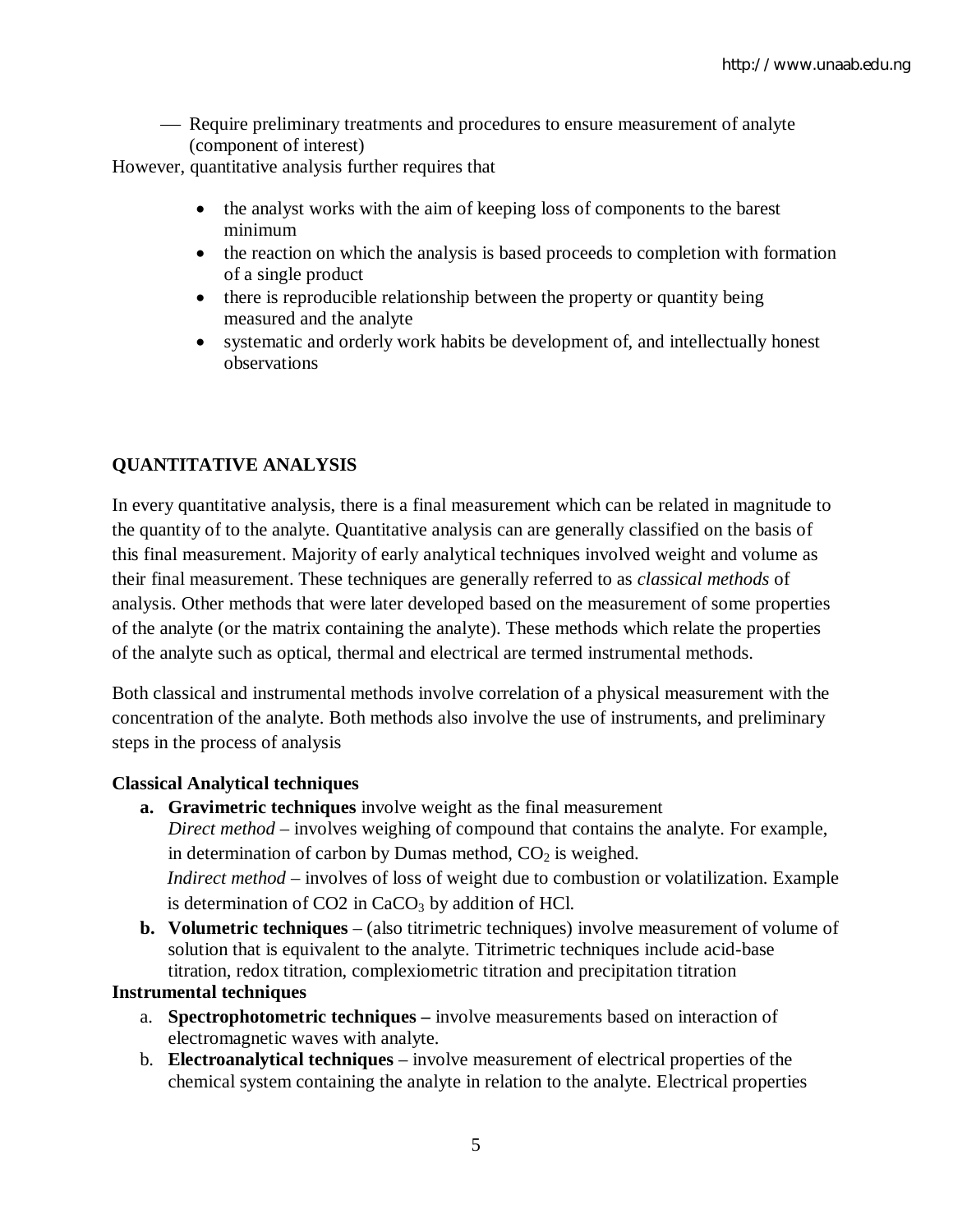measured include potential differences, amount of charges, current, resistance and conductivity. Electroanalytical techniques include

*Potentiometric technique* relates the concentration of analyte to its potential difference as compared to that of reference system.

*Conductimetric technique* – involves measurement of changes in resistance of electrolyte (solution containing the analyte) with changes in concentration of the analyte. Conductance  $= 1/R$  where R is the resistance

*Coulometric technique* – relates the number of moles of analyte oxidized or reduced to total electrical charge. When electrical current is the property measured the technique is referred to as *amperometry*

*Voltametric technique* – combines the measurement of potential, current and time i.e. the change in current (over time) while the voltage applied to the system is changed in a precisely controlled manner.

## c. **Separation techniques** –

*Solvent extraction*

*Chromatographic techniques* – Chromatographic techniques generally include the paper, thin layer chromatography (TLC), gas liquid chromatography (GLC), column chromatography, ion exchange chromatography, and electrophoresis.

## **TITRIMETRIC AND GRAVIMETRIC TECHNIQUES IN SOIL ANALYSIS**

## **Titrimetric techniques**

There are four types of titrimetric techniques: Acid-base, potentiometric, precipitation and complexiometric titrations.

## **Acid-base titration**

These are titrations that are based on the neutralization reaction. Acid-base titrations can be used to determine most strong monoprotic acids. Acid-base titration can be used to determine concentration of hydrochloric acid, sulfuric acid, acetic acid, as well as bases - like sodium hydroxide, ammonia and so on. In some particular cases, when solution contains mixture of acids or bases of different strengths, it is even possible to determine in one titration composition of a mixture - for example determination of exchangeable acidity  $(H^+$  and  $Al^{3+})$  in soil. Most commonly used reagents are hydrochloric acid and sodium hydroxide. Solutions of hydrochloric acid are stable; solutions of sodium hydroxide can dissolve glass and absorb carbon dioxide from the air, so they should be not stored for long periods of time. Type of indicator depends on several factors including the equivalence point pH.

## **Potentiometric titration**

Potentiometric titrations are based on redox reactions.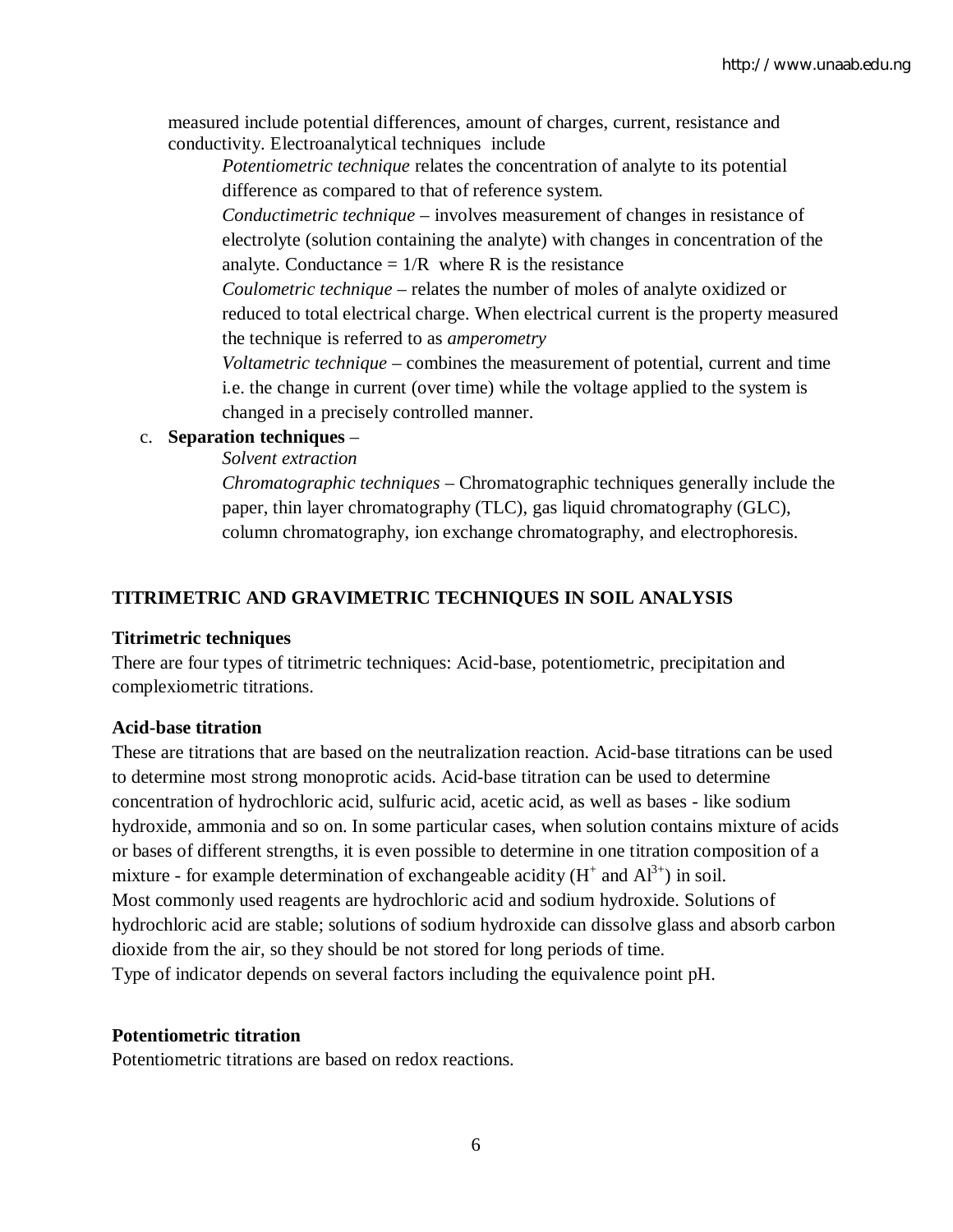There are many redox reagents used in redox titrations. For example, potassium permanganate is used for determination of Fe<sup>2+</sup>, H<sub>2</sub>O<sub>2</sub> and oxalic acid, potassium dichromate for determination of  $Fe<sup>2+</sup>$  and Cu in CuCl. Determination of organic matter in soil is achieved by redox titration of Ferrous sulphate with excess potassium dichromate after oxidation of soil organic matter with dichromate –acid mixture.

Commonly used indicators are substances that can exist in two forms - oxidized and reduced that differ in color. Potential at which the substance changes color must be such that the change occurs close to the equivalence point. Examples of such substances are ferroin, diphenylamine or nile blue.

## **Complexiometric titration**

Complexiometric titration can be used to determine metal concentration in soil extract with the used of EthyleneDiamineTetraAcetic acid (EDTA) as the reagent. The reagent acts as chelating agent as it form complex with the metal. There are also other similar chelating agents used in complexiometric analysis, but the common one in soil analysis is the EDTA. In the determination of metals detection of the endpoint is mainly based on substances that change color when creating complexes with determined metals. One of these indicators is eriochrome black (a substance that in pH between 7 and 11 is blue when free, and black when forms a complex with metals). This method can be employed in determination of Ca and Mg.

## **Precipitation Titration**

This is typified by titration of chloride with silver. It is rarely applied directly to soil, but can be applied to soil extract because of interferences.

# **SPECTROPHOTOMETRIC TECHNIQUES**

These are techniques based on the theory and principles of spectroscopy. Spectroscopy studies the interaction of electromagnetic radiation with matter in its entire ramification. Electromagnetic radiation has both the wave and particle properties.

## *Wave properties*

Electromagnetic radiation as waves have wavelength varying from  $10^3$  m to  $10^{-14}$  m and frequencies varying from  $10^3$  KHz to  $10^{21}$  KHz. Various bands from the infra red to x-ray are employed in soil analytical techniques.

Particle property

According to Albert Eistein, the energy given by electromagnetic radiation is quantized (in form of particles) referred to as photon. The energy generated by the photon is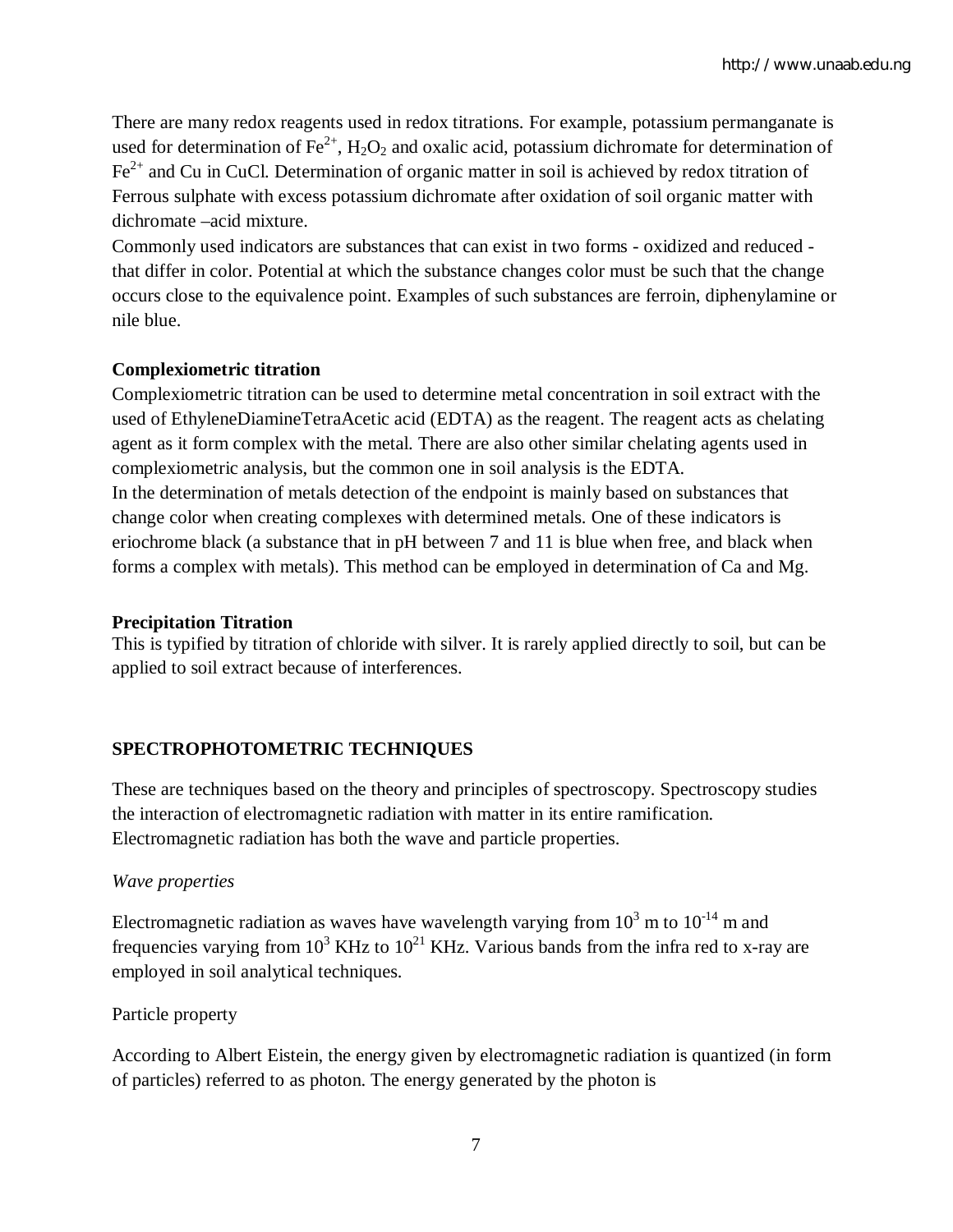$E = hc$ 

Where  $h =$  planck's constant, and  $c =$  velocity of light

The form of interaction between electromagnetic waves and matter (analyte) include absorption, emission, diffraction, reflection, scattering and fluorescence.

#### **Absorption Spectrophotometric techniques**

Absorption spectrophotometry involves relating characteristic electromagnetic waves absorbed by analyte to its concentration. The forms include :

- (1) Ultra violet/visible spectrometry
- (2) Atomic absorption spectrophotometry:

## **Ultra violet/visible spectrometry (Clorimetric technique)**

This is based on two laws – The Beer's Law, and Lambert's Law.

*Beer's Law* states that when a monochromatic radiation passes through an absorbing medium, the intensity decreases exponentially with increase in the concentration of the absorbing medium. *Lambert's Law* state that when a monochromatic radiation passes through an absorbing medium, the intensity decreases exponentially with the path-length of the absorbing medium. When other variables are held constant, the concentration of the analyte (absorbing medium) is related to light absorbance or transmittance.

#### **Atomic absorption spectrophotometry (AAS)**

AAS makes use of the principle that atoms at a ground-state energy level can absorb electromagnetic radiation when radiation of appropriate wavelengths is focused upon them. Measurements made when the analyte or calibration (standard samples) are placed in the path of the radiation are compared with blank. The ratio of the sample's measurement to the blank can be expressed in transmittance (T = P/Po), Percent transmittance (%T = T x 100), or absorbance (negative log of T)

Differences in ability and scope of AAS is due to the excitation sources which include: airacetylene flame, acetylene-nitrous oxide, and hydrogen flames (for determination of K, Ca, Mg, Fe, Na, Mn, Cu, and Zn); graphite flame (a flameless excitation source for Cr, N, Cd, Al, Mo, Pb and Co); flame devices such as cathode sputtering, tantalum ribbon, and cold vapour.

#### **Atomic emission spectrophotometry**

Atomic emission spectrophotometry is based on the principle that excited atoms emits electromagnetic energy of specific wavelengths upon returning to ground state which is proportional to the concentration of the excited atoms.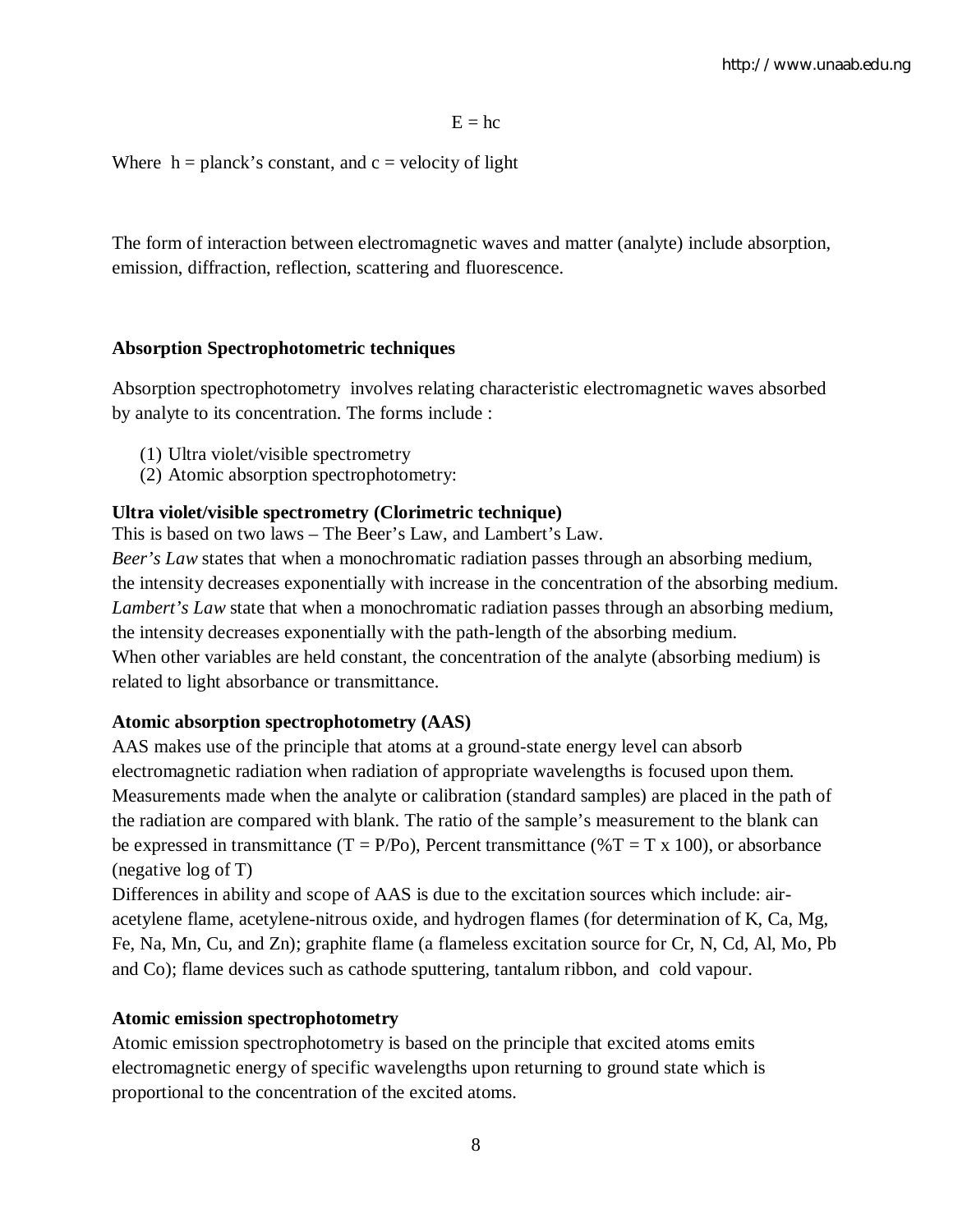The radiation is measured by a detection system. The intensity of the radiation is directly proportional to the elemental concentration of the analyte.

Excitation sources for emission spectrometry include: flame sources (flame photometer for determination of K, Na, Ca and Mg); arc (e.g. Graphite electrode); spark; and plasma (hot gas in which a high percentage of atoms have been ionized). Different kinds of plasma sources used in multi-element analysis include Direct Current Plasma (DCP), Capacitatively Coupled Microwave Plasma (CMP), Radio frequency Inductively Coupled Plasma (ICAP), and Microwave Induced Plasma (MIP).

## **ELECTRO-ANALYTICAL TECHNIQUES**

## **POTENTIOMETRIC TECHNIQUES**

#### **Principle**

Electrochemical techniques/ Electrochemical methods are generally used for determination of analytes in ionic forms. The solution containing the analyte in ionic form behaves like an electrochemical cell having both cations and anions in the solution. An electrochemical cell can be compared with an electrical circuit when electrodes are applied with voltmeter/galvanometer connected. When electrodes are connected and inserted into the electrolyte, there is flow of electrons (current flow) as the cations flow towards cathodes and anions flow towards anode.

For a voltage (electrical potential/electromotive force) to be generated by a chemical reaction, a chemical transformation must involve charged species. The magnitude of the voltage associated with an equation involving charge transfer is described quantitatively by the Nernst Equation.

## $E = E^{\circ} - RT/nF$  ln  $K_{ac}$

where

- $E =$  the electrochemical potential (EMF) and is related to free energy for the reaction by the equation
- $E<sup>o</sup>$  = standard potential. This is the EMF for the reaction under standard state conditions
- $R = Gas constant (8.3145joules/K/mol)$
- $T =$ Temperature in K
- n= number of moles of charges transferred in reaction per mole of reactants.

 $F =$  Faraday constant which represents the number of coulombs in a mole of electron (F=96485Coulombs/mol of joules/V/mol)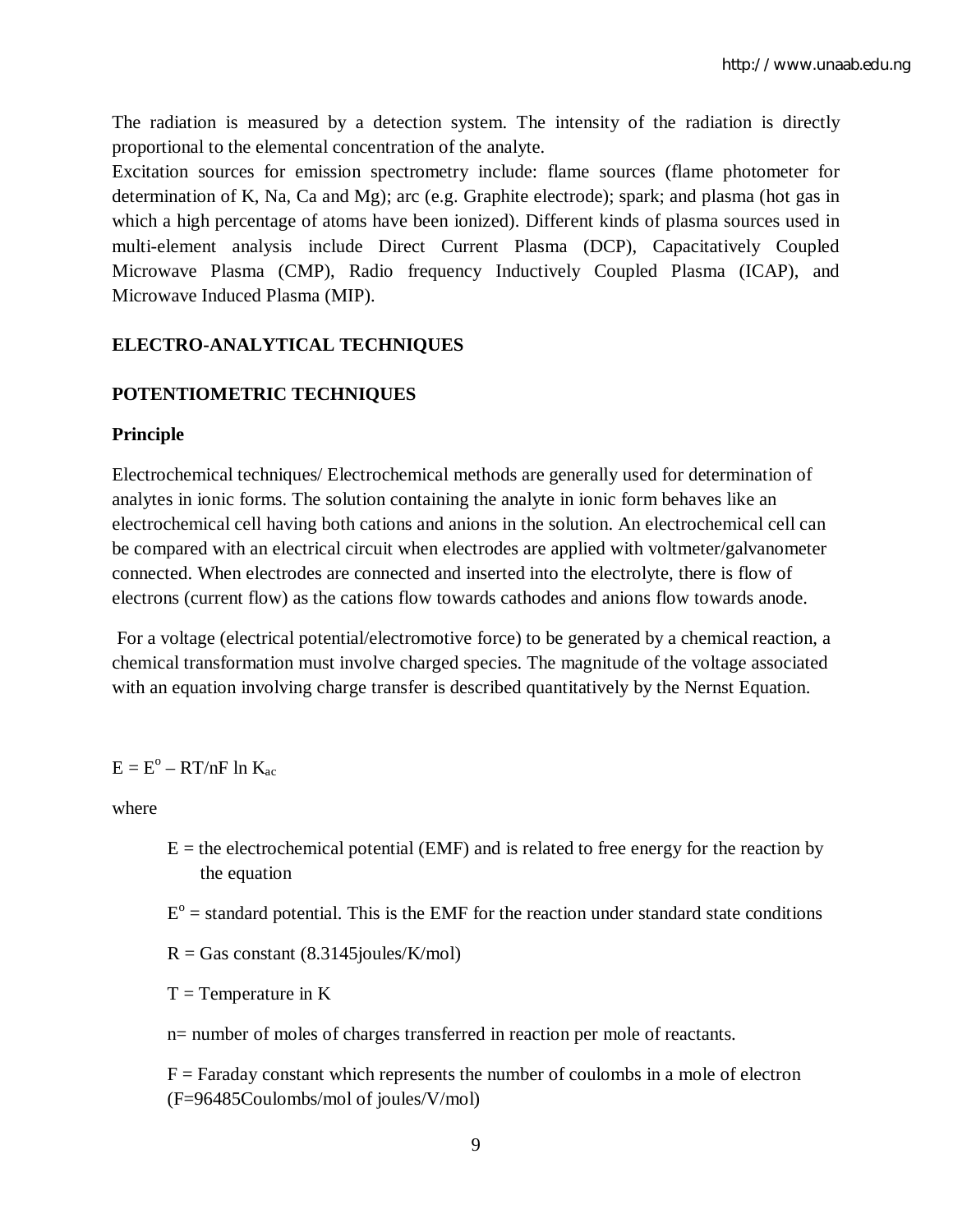Numerical substitution for T = 298 (25  $^{\circ}$ C)

R and F can be made along with a conversion for natural base-10 logarithm.

 $E = E^{\circ} - 0.059/n \log K$  at 298K.

 $E = E<sup>o</sup>$  when all species in standard states

 $K_{\text{act}} = 1$  also at the standard state

The Nernst equation applied to two types of chemical processes that involve the motion of electrical charges

- Oxidation-reduction reactions
- Transfer of ionic charges by diffusion of ions from a region where they are more concentrated to a region where they are more dilute.

#### **Ion Selective Electrodes**

Ion selective electrodes make use of the principles elucidate by the Nerst Equation (the principle of potentiometric methods). Whenever an interface forms between two phases that do not mix freely, an electrochemical potential is generated which is called interface potential. This interface potential forms the basis of the measurement made with ion selective electrodes Example is the pH electrode which is used to the activity of  $H^+$  in in the presence of any other ions..

Advantages

- 1. Saves time (speed of determination)
- 2. Relatively inexpensive
- 3. Simple to operate

Disadvantages

- 1. Interferences can occur if concentration of the interfering ionic species are substantially greater than the ion of interest. This requires that the method of extraction has to be such that only ions are substantially extracted in the measuring solution.
- 2. Electrodes are very fragile and need much care

## **COULOMETRIC TECHNIQUES**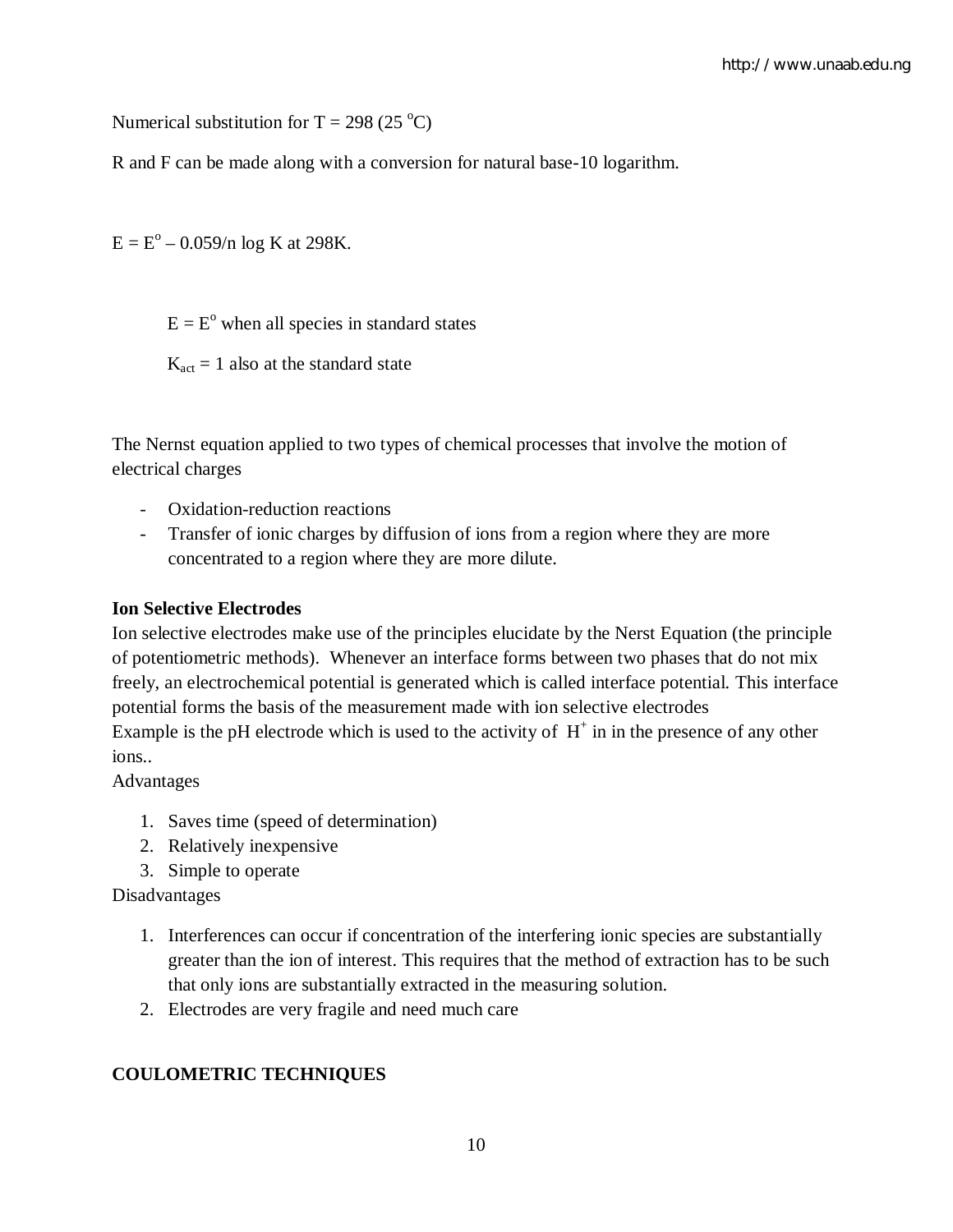## **Principle**

This involves measurement of quantity of electric charges. It could be direct coulometry or coulometric titration.

The electrical current in a coulometric titration is carefully maintained at a constant and accurately known level. The product of this current in amperes, and the time in seconds required to reach an end point equals the number of coulombs which is proportional to the quantity of analyte involved. The end-point is detected amperometrically (e. g chloride titrators).

## **Chloride titrator**

In the chloride titrator, a constant direct current is passed between a pair of Ag generator electrodes (Ag wire) in a coulometric circuit, causing release of Ag ions into the titration solution at a constant rate. The  $Ag^{2+}$  reacts with CI in the sample to form precipitate. The end point is reached when all the Cl in the sample has been precipitated. At the end point, there will be a sudden increase in concentration of  $Ag^{2+}$  which leads to a rise in current flow through the pair of Ag electrodes. The amperometric circuit senses the increase in current and stops the timer which runs concurrently with the generation of  $Ag^{2+}$ . Since the rate of  $Ag^{2+}$  generation is constant, the amount of Cl<sup>-</sup> precipitated is proportional to the elapsed time.

*Advantages:* Lack of interfering except iron sulphide at very low concentration; sensitivity to low analyte concentration.

Disadvantage: It takes time with samples high in Cl concentration

Other use of coulometric techniques include carbon and sulphur, and Ca and Mg

## **SEPARATION TECHNIQUES**

## **QUANTITATIVE SOLID-LIQUID EXTRACTION**

Generally, in quantitative solid-liquid extraction, a weighed solid is placed in a closable container, and some solvent is added. The solid and liquid are mixed well, and the liquid is separated from the solid. The procedure involves using a liquid to dissolve the analytes that are part of the solid (but not covalently bound within it).

In soil science, extraction involves the transfer of analytes from the soil matrix into solution which is then separated from the soil either through centrifugation of filtration. The process of soil extraction is based on the ion exchange phenomenon. During extraction, ions in solution referred to as the *extractant* exchange for ions that are electrovalently bonded to the charged sites on the surfaces of soil particles.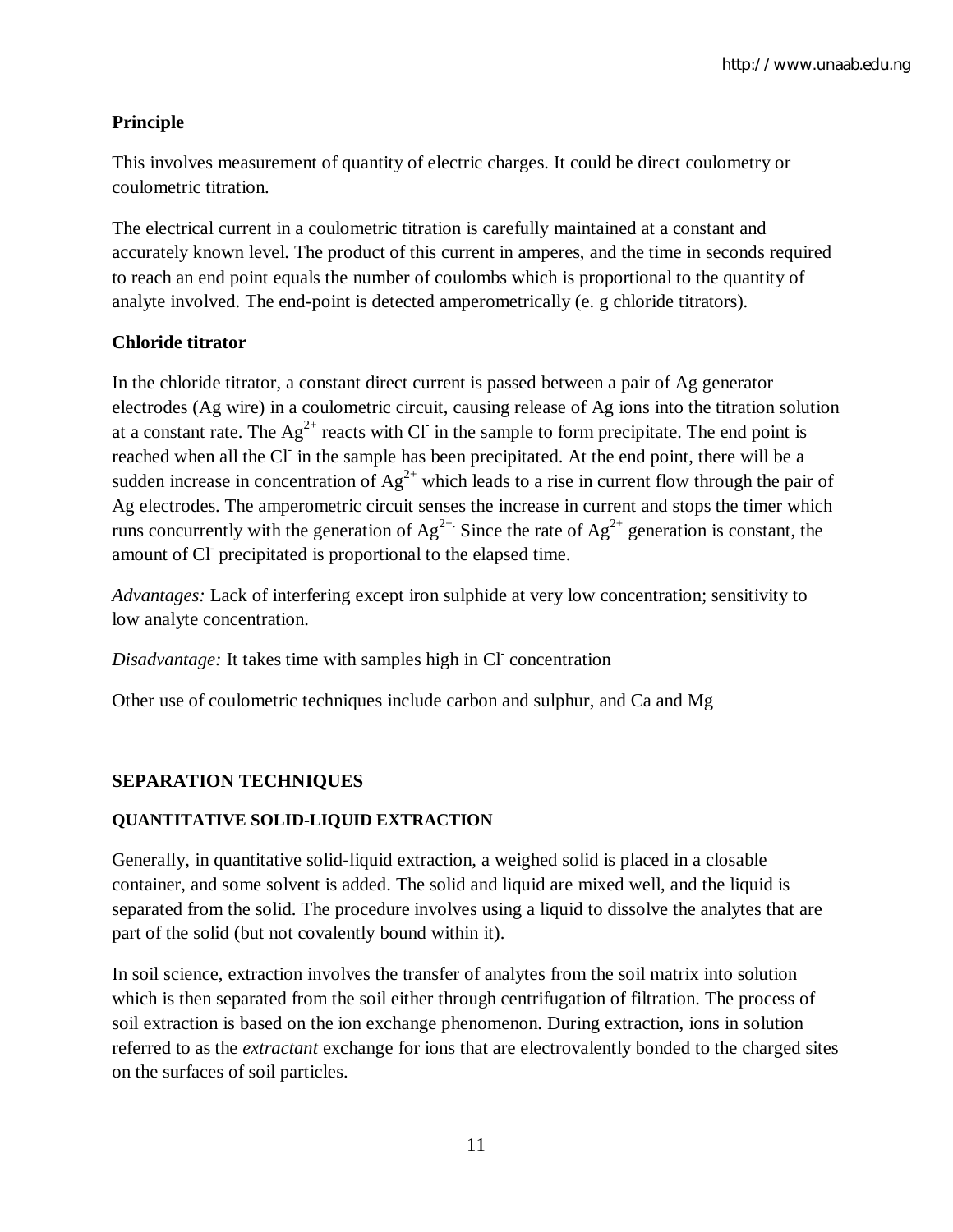### **CHROMATOGRAPHY**

Chromatography can be defined as the science and art of separating the components of materials from each other. Such separation are achieved using variety of techniques based on diverse molecular differences such as molecular charge, molecular size, molecular mass, bond polarity, redox potential, ionization constants, and arrangement of bonds such as isomer structure. However, separation methods that use electric fields to drive charged molecules so that they separate are not generally included in chromatographic techniques. Such techniques are referred to as electroseparation, electromigration and electroporesis.

#### **ION EXCHANGE CHROMATOGRAPHY**

Ion-exchange chromatography is a process that allows the separation of ions and polar molecules based on the charge properties.

#### **Principle of Ion-exchange chromatography (IEC)**

Separation in ion exchange chromatography depends upon the reversible adsorption of charged solute molecules to immobilized ion exchange groups of opposite charge. The process of IEC is in five main stages.

- 1. The first stage is equilibration in which the ion exchanger is brought to a starting state, in terms of pH and ionic strength, which allows the binding of the desired solute molecules. The exchanger groups are associated at this time with exchangeable counter-ions (usually simple anions or cations, such as chloride or sodium).
- 2. The second stage is sample application and adsorption, in which solute molecules carrying the appropriate charge displace counter-ions and bind reversibly to the gel. Unbound substances can be washed out from the exchanger bed using starting buffer.
- 3. In the third stage, substances are removed from the column by changing to elution conditions unfavourable for ionic bonding of the solute molecules. This normally involves increasing the ionic strength of the eluting buffer or changing its pH.
- 4. The fourth the removal from the column of substances not eluted under the previous experimental conditions and
- 5. The fifth stage is re-equilibration at the starting conditions for the next purification.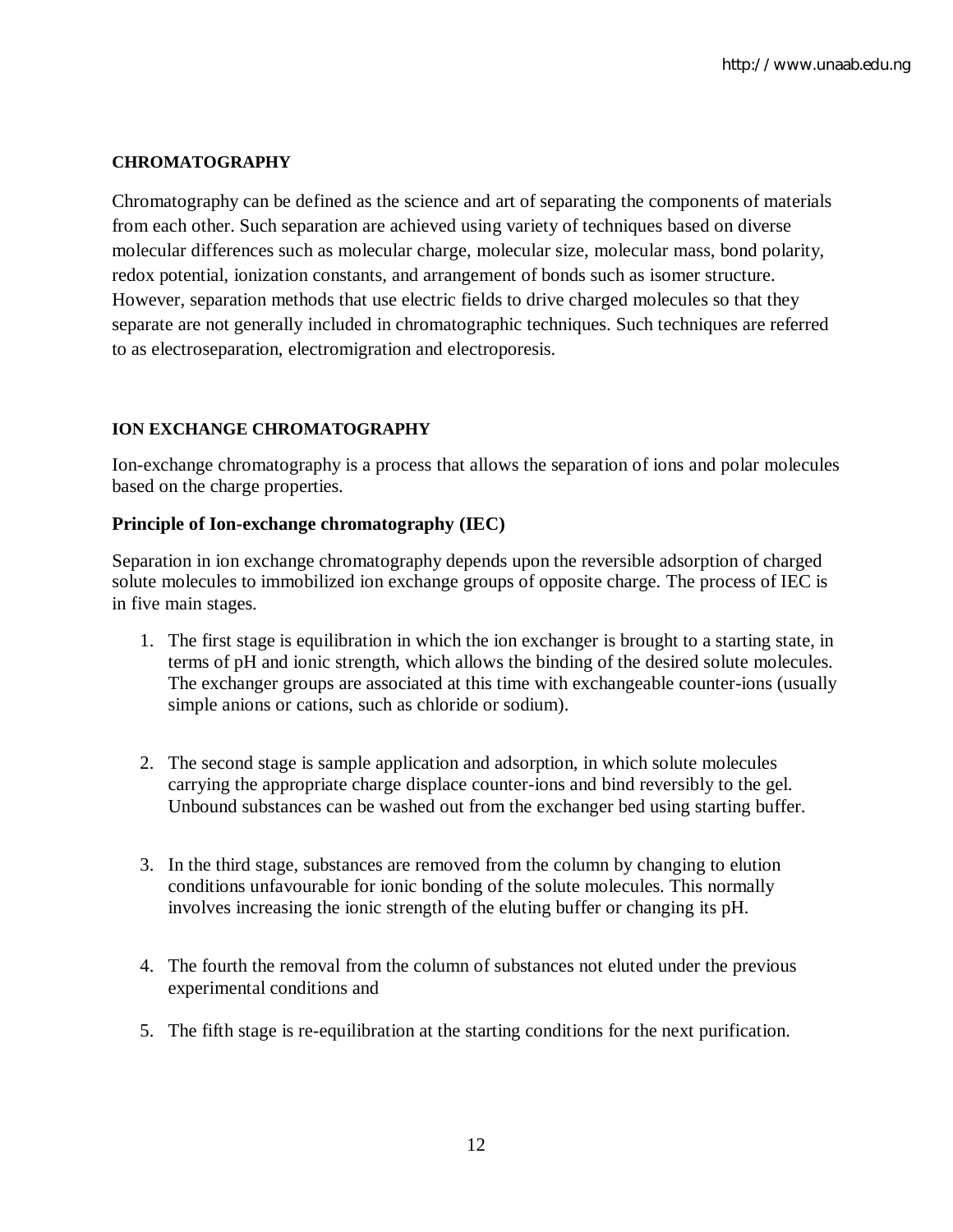Separation is obtained since different substances have different degrees of interaction with the ion exchanger due to differences in their charges, charge densities and distribution of charge on their surfaces. These interactions can be controlled by varying conditions such as ionic strength and pH.

There are two types: Cation chromatography, and Ion chromatography

## **METHODS OF STUDYING SOIL MICROBIAL ECOLOGY**

Much of the study of microorganisms is concerned directly or indirectly with assessment of biochemical reactions brought about by microorganisms. In order to study these reactions, methods have evolved in which organisms are grown in pure culture under conditions which encourage maximum growth. The techniques which give information on the conditions of organisms in soil are divided into four broad groups. They include;

- 1. Determination of form and arrangement of microorganisms in soil
- 2. Isolation and characterization of soil microorganisms
- 3. Detection of microbial activity in soil
- 4. Determination of microbial biomass

#### **Detection of form and arrangement of microorganisms in soil**

Direct observation of microorganism in the soil provides a basis for ecological studies since it gives direct evidence of the occurrence of microbes in particular environments. This is because microorganisms are not uniformly distributed throughout the soil and their precise arrangement varies spatially and temporally. Methods employed for studying microbial population in soil include;

- 1. Microscopic examination of stained soil
- 2. Haemocytometer method
- 3. Contact slide method
- 4. Soil enrichment method

Microscopic examination of stained soils

This method consist of preparation of a suspension of soil in a dilute fixative solution, 1 or 2 drops of the suspension is spread upon a clean slide which is then dried and stained with acid dye and finally examined with a high magnification microscope.

The fixative solution is prepared by dissolving 0.15 g of gelatin in 1 litre of distilled water. The staining solution consist one gram of erythrosine or Rose Bengal dissolved in 100 ml of 5 % aqueous solution of phenol containing sufficient CaCl2 (0.001-0.1 %) to give a very faint precipitate

#### **Haemocytometer method**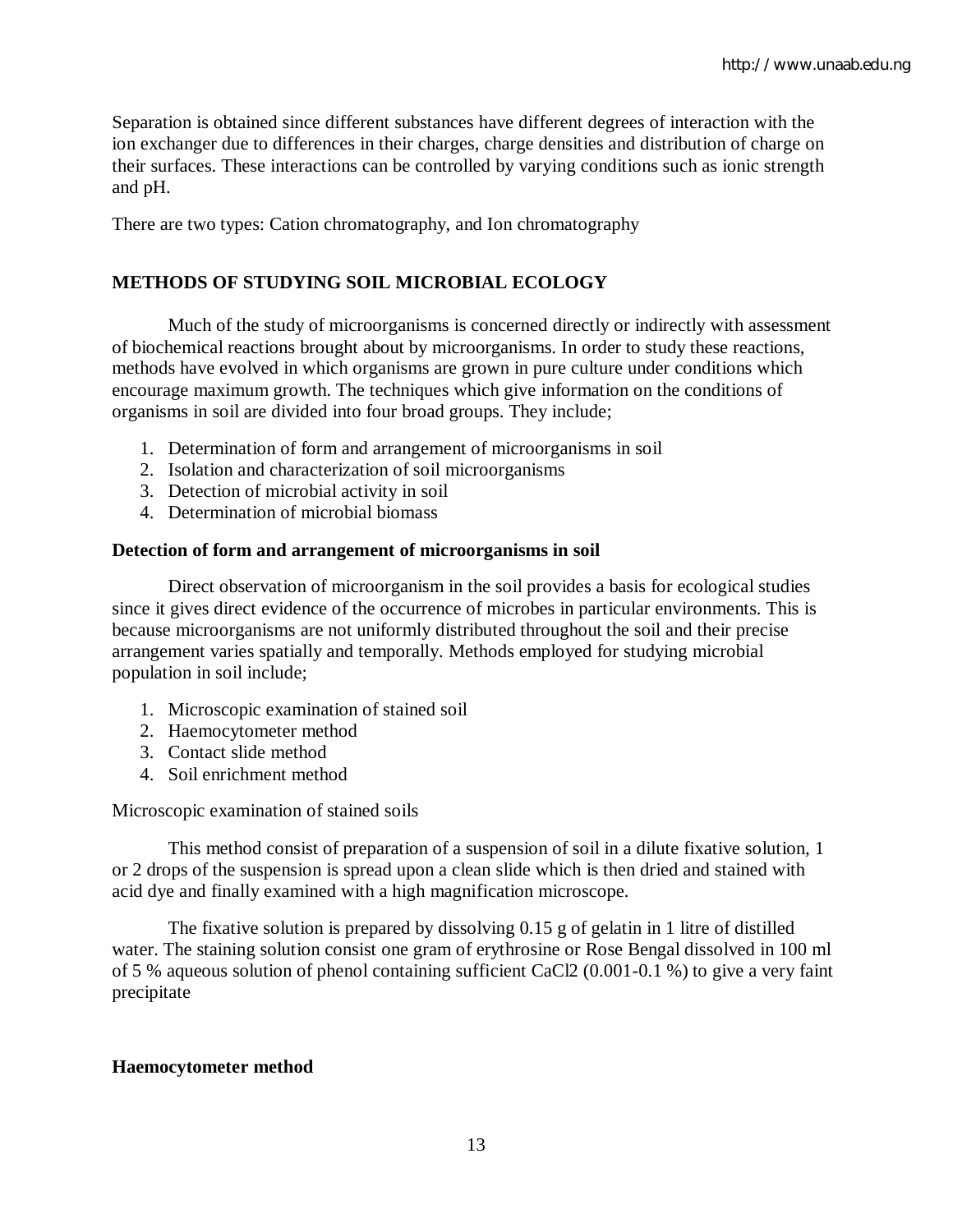A known quantity of soil is suspended in molten agar gel, small drops of agar are removed and placed in the haemocytometer slide of a known depth and allowed to solidify. The films are dried and stained in a solution of acetic aniline blue followed by dehydration in alcohol. Differential counts of measured area of the film will give a quantitative estimation of the microorganism in a given amount of soil.

#### **Contact slide method**

This consists of making a slit in the soil with a sharp knife and inserting into the slit a clean slide. The soil is then pressed gently to bring it in contact with the slide, which is left in position for about 1-3 weeks. The slide is removed, clean on one side and fixed on the other side by passing it over a flame. It is washed gently in clean tap water to remove coarse soil particles, followed by distilled water and then stained with phenol erythrocin for 30 minutes at room temperature. The slide is washed, dried and examined under the microscope. The merits of this method include;

- 1. It is effective for determining the influence of lime, pH, nutrients, especially NPK and salts on the numbers of microorganisms.
- 2. It is good for the study of specific soil treatment upon the rhizosphere, or the relationship between plants and microorganisms.

#### **Limitation**

The method is inadequate for determining the function of microorganism in the soil

#### **Direct examination of unstained soil**

This method employs the use of a strong microscope to examine the soil directly. The microscope was developed by Kubiena. It has a special surface illumination; it has not been extensively used.

A frequently reported limitation of microscopic method is that the number of the microorganisms can only be estimated as small particles of soil may also be counted along with the microorganisms.

#### **Isolation and characterization of soil microorganisms**

Microorganisms more often, have to be isolated from the soil and grown in culture before they can be identified and their activities assessed. Microbial Isolation can be considered in three ways.

- i. Growth media
- ii. Transfer of organism to growth media
- iii. Isolation of organisms

#### **Growth media**

Two types of growth media are used; (a) non-selective media (b) selective media.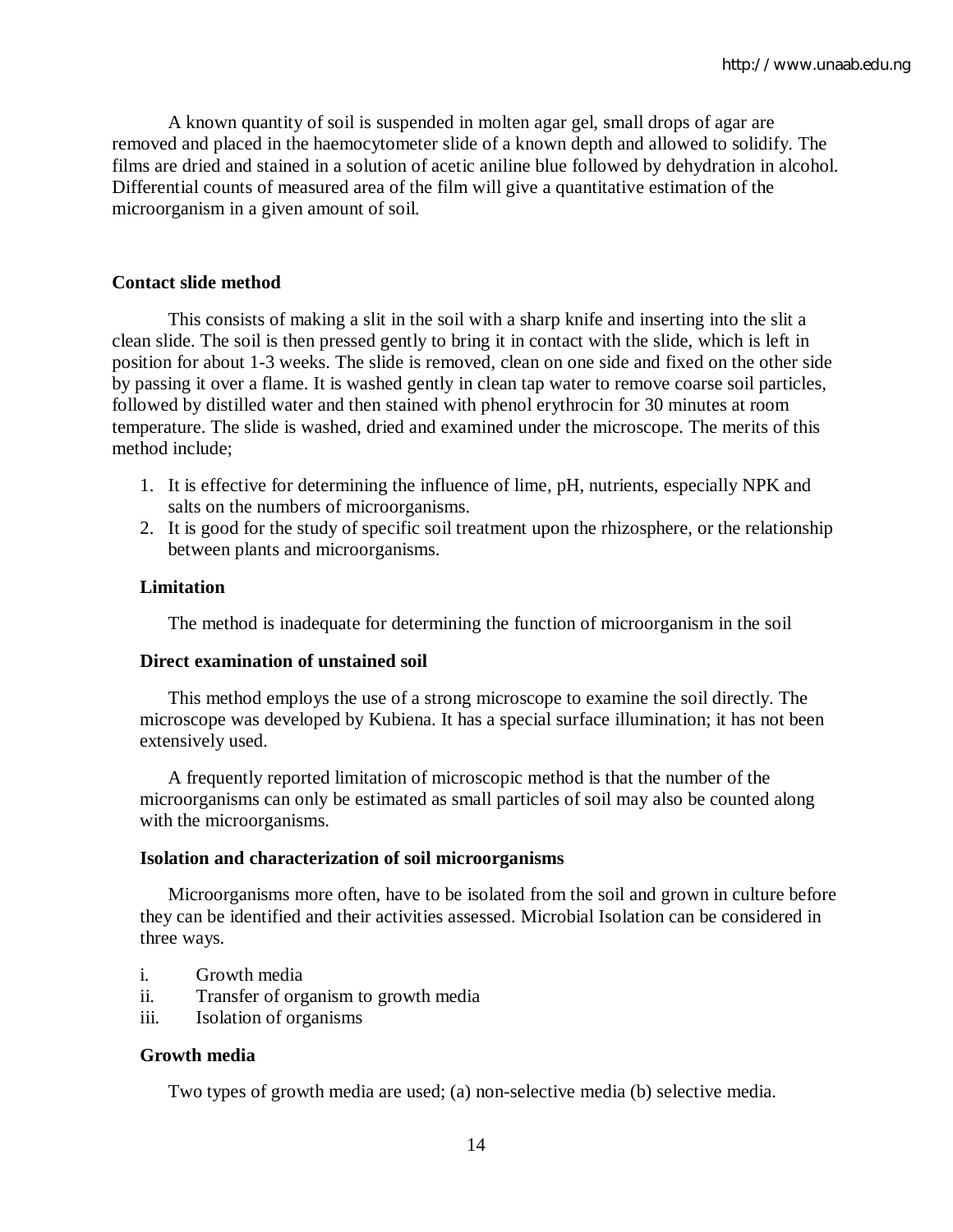### **Non-selective media**

These are also called broad spectrum media they are designed to isolate broad groups of microorganisms. In practice the media are prepared to favour the development of fungi, bacteria, actinomycetes, algae or other autotrophic forms.

Normally fungi develop best on media with a high carbon: nitrogen ratio, e.g. Czapek Dox agar (sucrose 50 g, NaNO3 2 g plus mineral salts).

While bacteria grow better in media with a low carbon: nitrogen ratio, e.g. nutrient agar (peptone 5 g, beef extract 3 g with no sugar).

Actinomycetes are able to attack resistant and complex nutrients and are often isolated by incorporating carbon and nitrogen sources like starch, casein, chitin, humic acid into the media.

Most algae are able to synthesize their own nutrients and therefore are grown in extremely simple inorganic salt solutions.

#### **Selective media**

These are also called selective media and are designed to encourage the growth of one or a few organisms at the expense of all the others. Media may be selective in the following ways.

- 1. By adding a substance used by a particular organism but not by others e.g. cellulose as a sole carbon to select cellulolytic organisms
- 2. By omitting substances required by most organisms but not the one being isolated, e.g. leaving out all organic matter, while supplying ammonium ions as a source of energy and nitrogen encourages the growth of nitrifying bacteria.
- 3. By altering the reaction (pH) of the media e.g. by acidification with acetic acid allows the slow growth of lactobacilli and inhibiting many other bacteria.
- 4. By adding selectively microbiocidal substance e.g. P-chloro-nitro-benzene kills most fungi but allows *Fusarium* to grow.
- 5. By altering the condition of incubation e.g. exposure to high temperature allows the growth of thermophillic organisms, while the exclusion of oxygen favours the development of anaerobes.

Different methods may be successfully combined to isolate very specific fraction of the microflora. For example it is possible to devise a medium for the isolation of a thermophilic anaerobic cellulose decomposing bacterium capable of utilizing inorganic nitrogen.

Selective media are used mostly for the isolation of bacteria. This is because bacteria are most conveniently studied by grouping them according to their biochemical properties. Fungi and algae are easier to identify because of their morphological diversity and biochemical uniformity. Fungi are all aerobic heterotrophic while bacteria may be aerobic or anaerobic, heterotrophic or autotrophic.

## **Transfer of organism to media**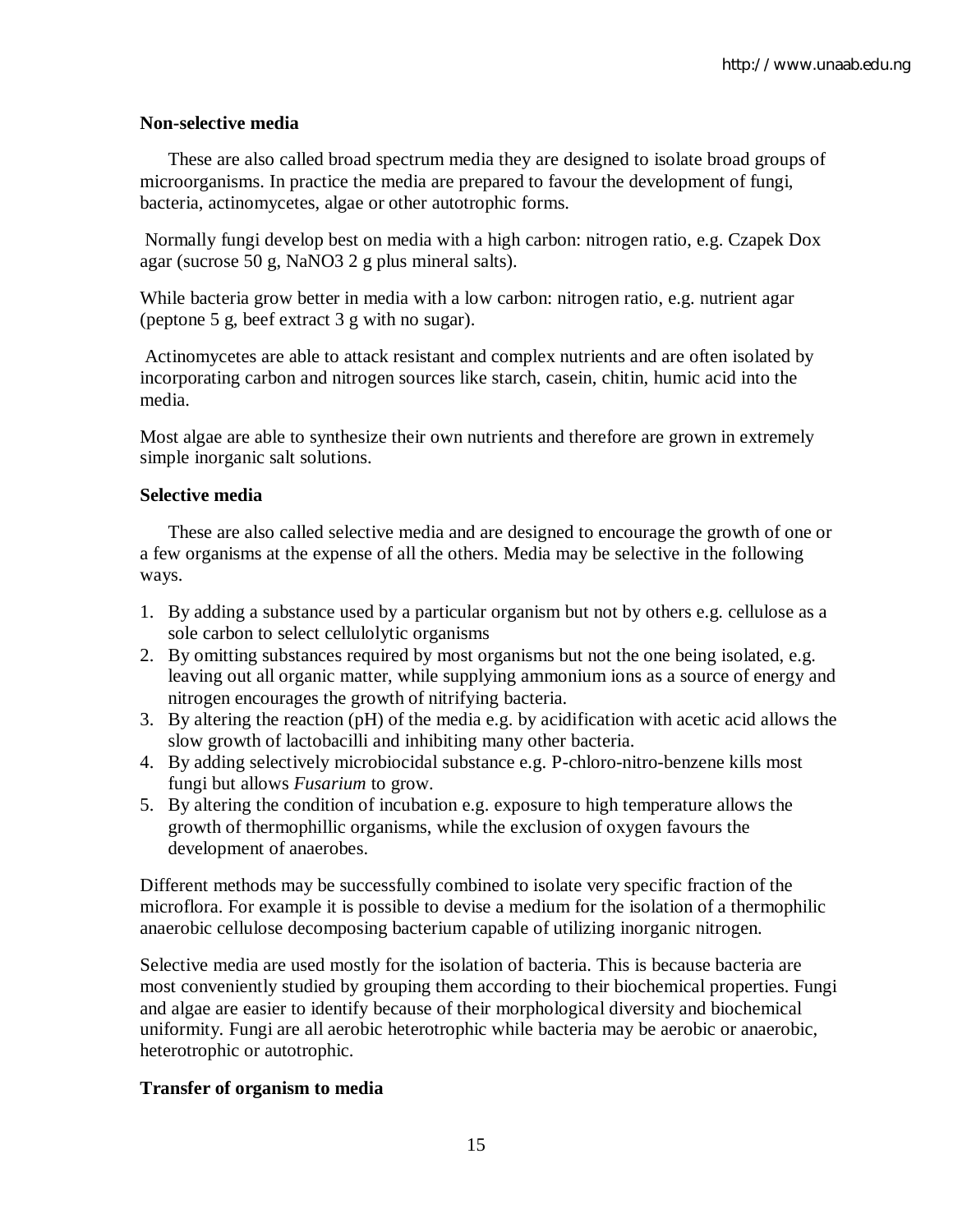This can be achieved either by or indirect method.

**Direct Isolation of soil microorganisms:** This method involves the use of micromanipulator techniques the method is difficult because the organisms are so small. Often these methods isolate a more representative selection of the soil microflora since one is removing from morphologically visible and different organisms.

Isolates may be biased in favor of clearly visible organism e.g. dark pigmented forms while transparent hyaline forms are under-represented.

Another problem is that often the organisms failed to grow on media either because they are dead or the medium is unstable.

**Indirect transfer methods:** This involves the preparation of a soil suspension in water or mineral solution and the addition of this suspension or a dilution of it to the isolation medium. Often the suspension is mixed with an agar medium, poured into a petri dish and allowed to set. This method also allows the determination of microbial populations e.g. the dilution plate method.

Alternatively, a small volume of the suspension is spread over the surface of a plate of solid agar medium so that colonies develop only on the surface.

This method is useful where low numbers of organisms are present in the soil as it is often the case with fungi.

Lumps of soil or pieces of plant root may be placed on the surface of the agar or dispersed in small amounts in molten agar.

Isolation of organisms

Once the soil organisms have transfer to agar media, isolation can be achieved by subculturing morphologically recognized and differentiated bacteria and fungi colonies into newly prepared solid media.

Fungi develop from pieces of mycelium as well as spores, some methods have been devised to distinguish between organisms present as spores and those present as vegetative cells.

These methods include;

- i. Killing method: Drying the soil and comparing the fungal colonies that developed from isolation plates before and after drying.
- ii. Growth method: substrates are introduced into soil but are separated from the soil particles by air gap. It is assumed that the fungi that have grown across the gap are vegetative.
- iii. Washing method: if soil particles are agitated vigorously in water, saline or dilute solutions of surface active agents, spores which are readily detachable are removed while the more firmly attached fungal mycelium remains. This increases the chances of isolating fungi present as mycelium, slower growing forms and forms inside organic particles.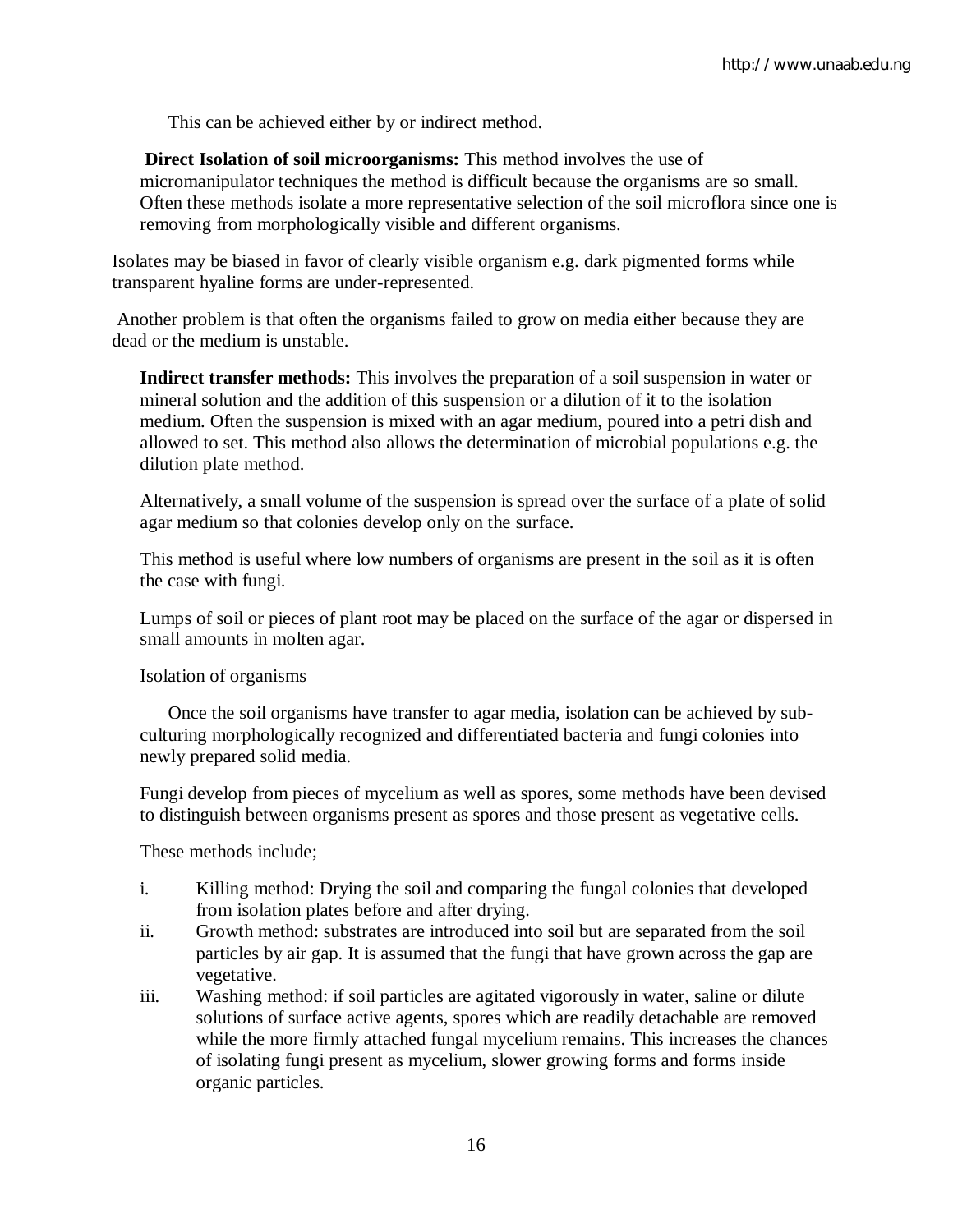### **Detection of microbial activity in soil**

 The activity of microorganisms in soil can be estimated by determining rate of mycelial extension or cell division, the rate of respiration, enzyme content of the soil or by determining the rate of substrate disappearance and metabolite accumulation.

#### **Mycelial extension:**

Rate of mycelial growth in fungi can be measured by placing sterile soil in a growth tube and inoculating one end of the tube with that fungus. At a specific interval, the soil is sampled along the tube and the rate of spread is determined.

Alternatively, sterile soil can be placed in a petridish, inoculated centrally and the rate of outgrowth is determined by transferring medium into another petridish.

#### **Rate of respiration:**

The overall metabolic activity of soil microflora is determined by oxygen uptake and carbon dioxide output. When organic matter is attacked by microorganisms, the following reaction takes place

 $(CH_2O_x + O2$  ------  $CO_2 + H_2O$  + intermediates + cellular materials + Energy

Only 60-80 % of the carbon is converted to carbon dioxide even under fully aerobic conditions because of incomplete oxidation of the substrate, giving rise to intermediates and the synthesis of cellular materials.

Fungi and actinomycetes use a greater percentage of metabolized carbon for growth than bacteria.

Theoretically, one molecule of  $CO<sub>2</sub>$  is liberated for every molecule of oxygen taken up i.e. the respiratory quotient (RQ) is 1. However, this is rarely observed in the soil for many reasons;

- i. Carbon : nitrogen ratio of substrate can alter the RQ,
- ii. In anaerobic respiration no oxygen is taken up.
- iii. Carbon dioxide may be liberated chemically from soil through the action of microbes producing acids on soil carbonates.
- iv. Oxygen may become bound in soil water and not liberated.

Inspite of these limitations respiration still remain the most frequently used method for assessing the activities of microorganism in soil. It can be measured both in the field and laboratory

Measurement of microbial respiration in the field is done by analyzing given volumes of soil atmosphere, usually obtained by pumping air from the soil over a period of time.

It can also be done by determining the amount of carbon dioxide into an enclosed space above the soil surface.

The limitation of these methods is the inability to distinguish microbial respiration from root respiration.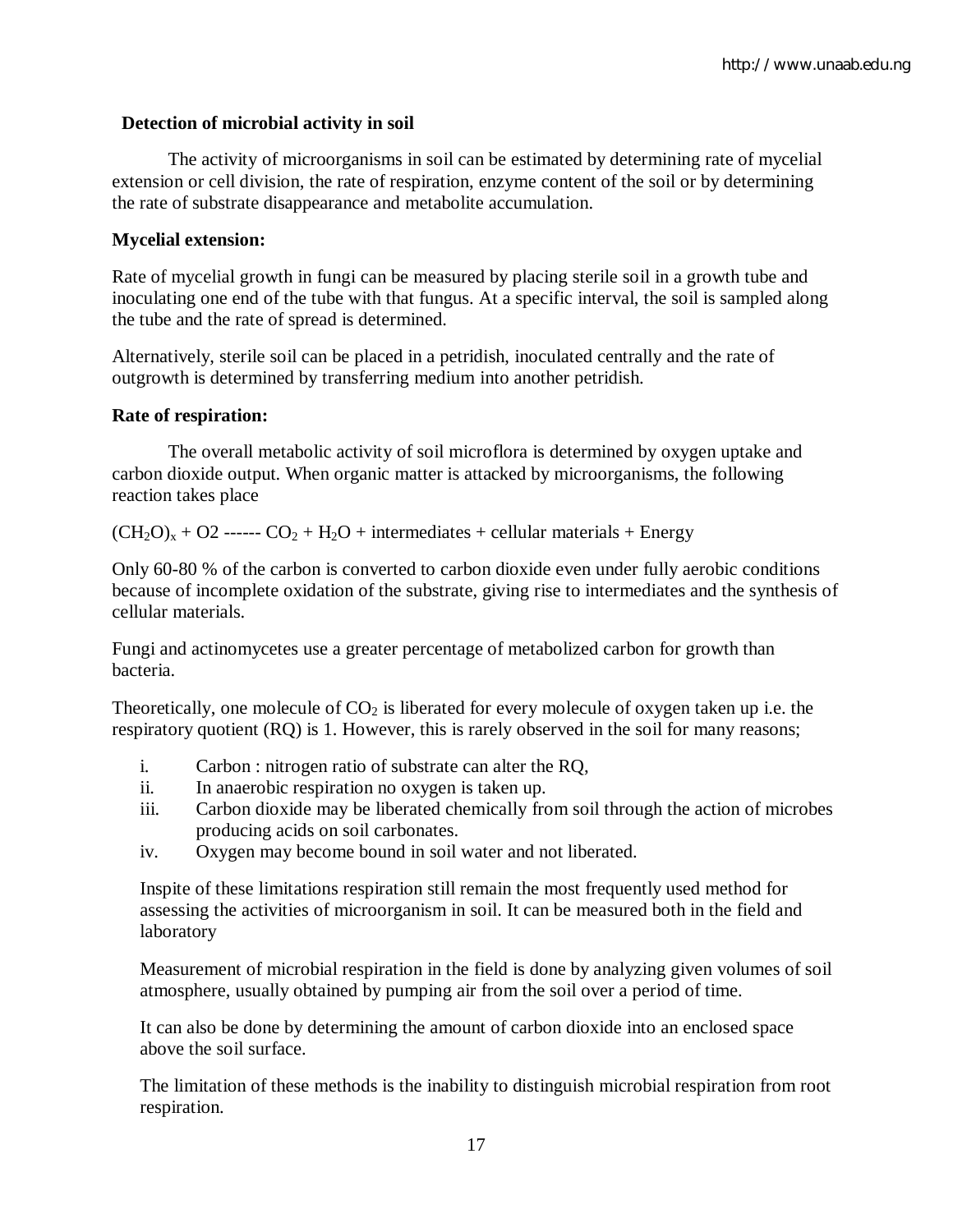Laboratory measurement of respiration is by removing known volumes of soil and placing them in containers which are incubated under controlled environmental conditions.

Limitation of this method include high rate of respiration at the beginning of the experiment due to the gross disturbance of soil samples, however after a period of equilibration, rate of respiration drops to a low but constant level.

## **Enzyme content of soil:**

During respiration, oxidation of organic substrate is accompanied by reduction of molecular oxygen. In the process hydrogen is removed from the substrate by the action of dehydrogenase enzymes.

Therefore the activity of microorganisms can be assessed by measuring dehydrogenase activity in the soil.

Dehydrogenase activity is measured by reacting the enzymes with tetrazolim dyes which are converted to insoluble red coloured formazan compounds, the intensity of the red colour can be related to enzyme activity.

The main limitations of the technique are (i) obtaining efficient of the enzyme from the microorganisms and then from the soil, (ii) it is rare for enzyme activity to correlate with soil fertility and microbial activity because enzyme activity in the soil is a manifestation of several biological parameters.

## **Substrate utilization and metabolite accumulation**

Rate of substrate accumulation can be measured directly through chemical analysis and indirectly by following the production of metabolites.

In a typical method described by Pochon (1957) a series of soil dilutions are inoculated into media containing the presence or absence of the substrate and its breakdown products.

The activity of the soil population in bringing about this changes is expressed in graphical form by plotting time against the first dilution in which the substrate has disappeared or in which the metabolite have appeared.

## **Determination of microbial mass**

The activity of the soil microflora has often been linked with the number of microorganisms in a soil or occasionally with the microbial biomass.

Biomass is most conveniently determined by counting the number of microbial cells or measuring the length of mycelium present in a soil sample, calculating the volume of such cells and multiplying this figure by a notional value of specific gravity.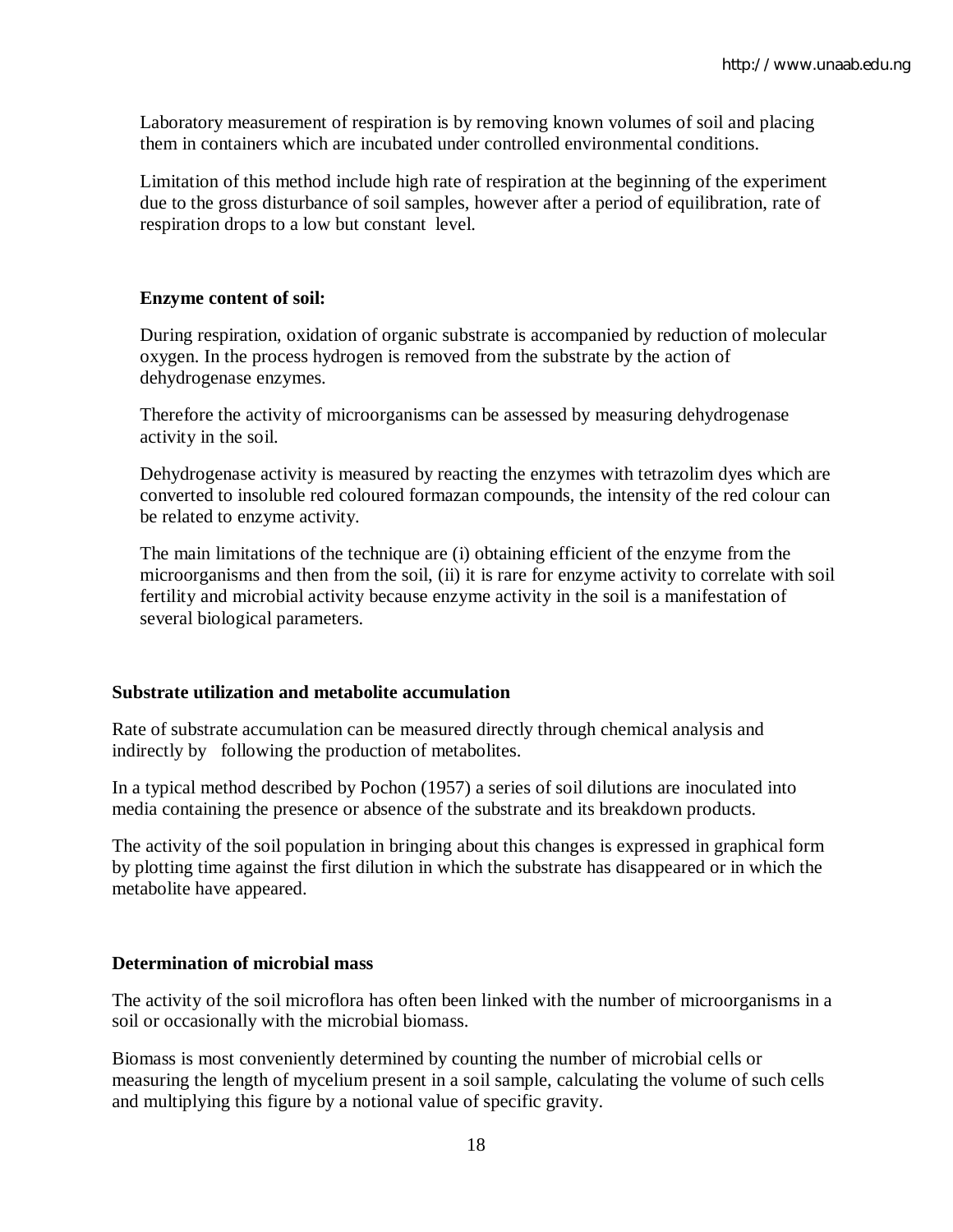There are four methods of determining microbial counts.

- 1. **Counting by direct observation:** This includes methods discussed earlier as microscopic methods, the most accurate is the haemocytometer method.
- 2. **Counting cells developing in culture:** The number of living cells are usually estimated in culture techniques, the most popular being the dilution plate technique. A known weight of soil is suspended in a saline solution and shaken or stirred vigorously so that the microorganisms are detached from soil particles and the cells become dispersed. Dilutions of the suspension are made usually in tenfold and known volumes of each dilution are mixed with an agar medium in a petridish. After incubation, cells give rise to colonies and by counting these the numbers of viable cells can be calculated.
- 3. Bacteria in particular physiological group can be estimated using the **most probable number (extinction dilution) method**. An extended series of tenfold dilution is prepared and 1 ml of each dilution is inoculated into several tubes of medium. After incubation, the number of tubes showing growth is recorded and most probable number of organisms accounting for the result is calculated statistically. The method is less accurate than the dilution plate count.
- 4. **Determination of biomass without counting:** This is a more method of estimating microbial biomass. When a soil is sterilized with chloroform and then re-inoculated with non-sterile soil a small fraction of the organic matter is rapidly converted to carbon dioxide. This fraction comprising about 2.3-3.4 % of the soil carbon is considered to have been derived from the recently killed microorganism and therefore represent the percentage of carbon in the biomass.

## **ISOTOPE RATIO ANALYSIS AND RADIO-ISOTOPE IN SOIL PLANT SYSTEMS**

The use of radio-isotope in studying processes relevant to nutrient cycling allows the easy monitoring of elements involved as the go through different transformations.

Detection of radioactivity or increased abundance in the case of stable isotopes in a given compartment of the ecosystem is a proof of its origin.

An example is the amendment of radio-isotope labeled fertilizers to a given agro-ecosystem to asses such things as fertilizer efficiency, losses to various environmental compartments and turnover in soil.

Traditionally, carbon, nitrogen and phosphorus are considered as key elements. Therefore isotope studies relating to the cycling of these three elements are usually emphasized.

#### **Isotopic measurement of nitrogen in soil/plant system**

This is the method of choice in the measurement of nitrogen fixation.

An isotope of nitrogen other than  $14N$  that makes up virtually all of nitrogen in the atmosphere is used.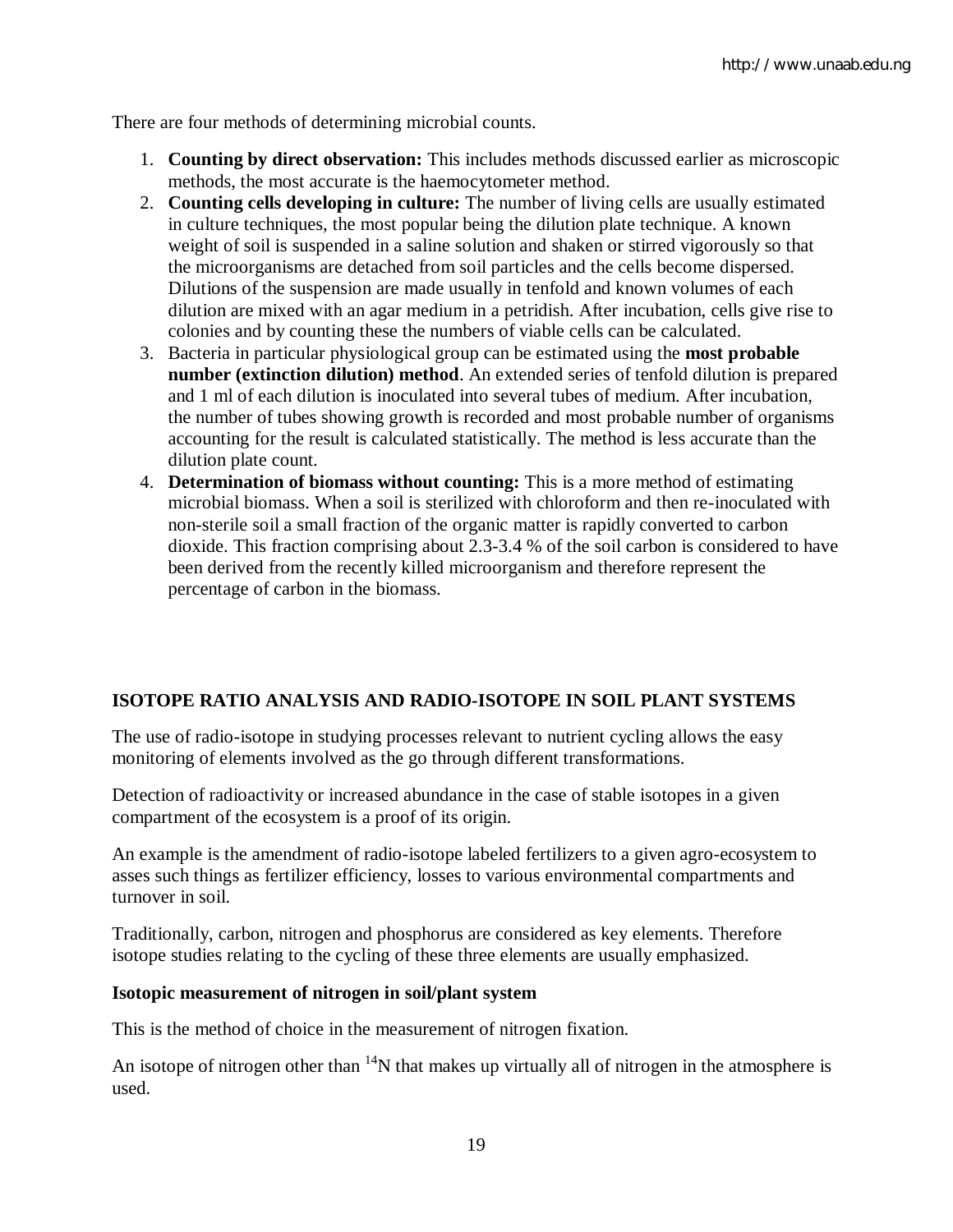In this regards two isotopes of N are useful as tracers in nitrogen fixation experiments. These are radio-active isotope  $^{13}$ N which has a half-life of only 10.05 mins and  $^{15}$ N

The short half-life of 13N restricts its use to experiments lasting only a few hours, so that it is not generally useful for measuring nitrogen fixation but it has been used for the studies on the assimilation of the products of nitrogen fixation.

By contrast, <sup>15</sup>N has been widely adopted. It is a more stable isotope and therefore can be used without special safety precaution. The measurement of 15N from  ${}^{15}N_2$  into biological materials has become a standard technique used to prove the presence of active nitrogen fixation in the organism.

The bacteria culture or plant tissue is incubated in an enclosed atmosphere which is enriched with  $15N_2$ . After a period of incubation the N in the biological material is purified by digestion and distillation and the proportion of 15N atmos present is determined using mass spectrometry.

The amount of nitrogen fixed can be calculated precisely from measurements of the total N and the proportion of  $15N$  in the material, if the N-enrichment of the experimental atmosphere is known.

The incubation time and  $15N$  enrichment of the atmosphere required for the experiment depend on the rate of nitrogen fixation relative to amount of N already present in the organism.

Where isotope enrichment method using 15N gas is employed;

Eorganism

N fixed = \_\_\_\_\_\_\_ X Nplant

 $E_{\text{gas}}$ 

Where  $E =$  atom %  $^{15}N$  gas

However, where fertilizer is the sole N source;

Efixing plant

N from fixation = N fixing plant  $X(1 - \_$ 

Efertilizer

The size and sophistication of the incubation chamber needed depends on the duration of the experiment. Care must be taken that the oxygen is not exhausted when aerobic systems arestudied.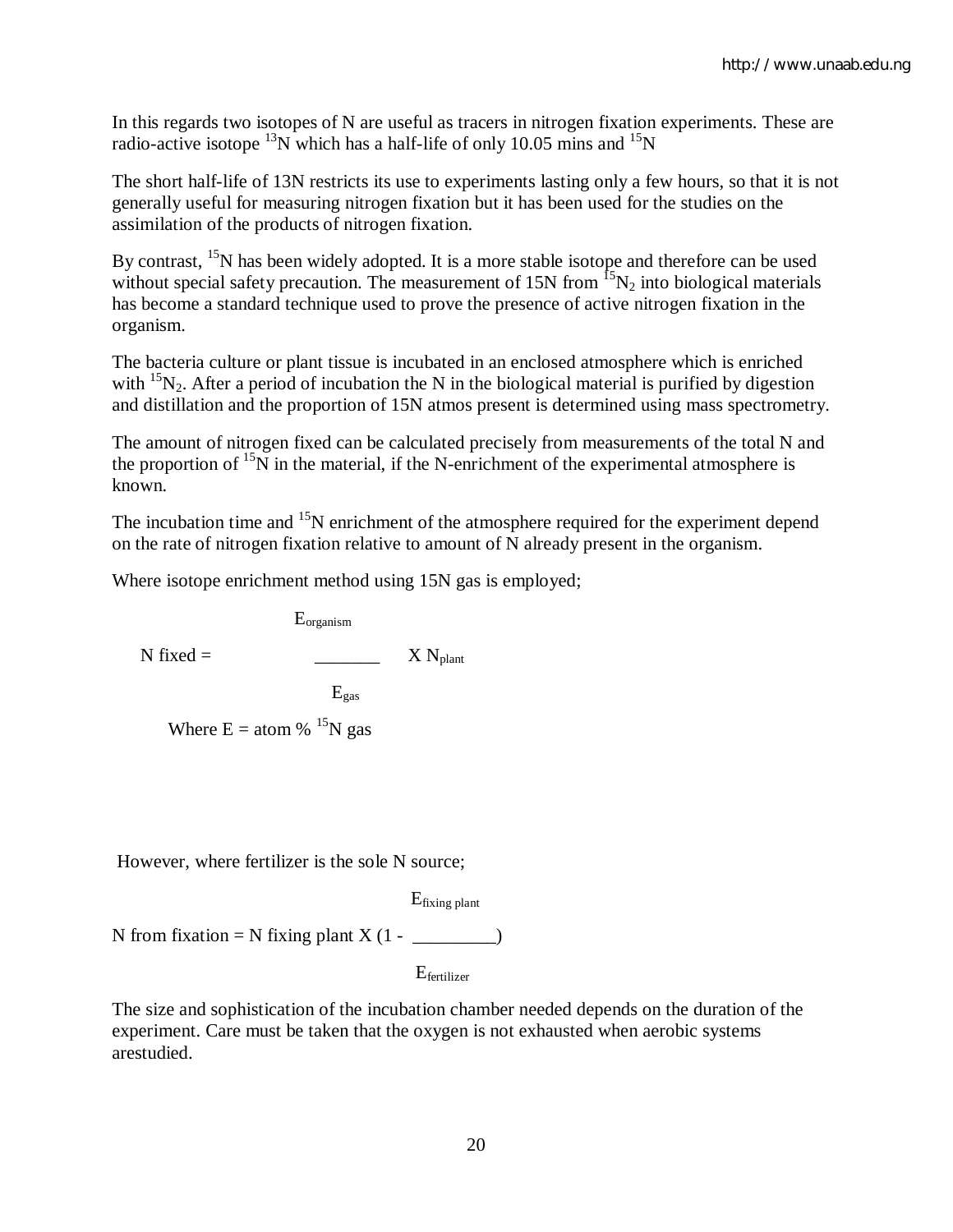#### **Isotopic measurement of decomposition**

 Decomposition experiments with uniform labeled residues have been performed with various species. The number of species involved does not adequately cover the range of relevance to tropical farming.

The general idea of decomposition experiments with labeled residues is the detection of residues derived elements in various compartments of the system and how this evolves with time. The time of measurement is important as it predetermines the level of radioactivity to add to the system.

The guiding principle in radioisotope methology is called **ALARA principle** this recommends that radioactivity should be as low as reasonably achievable.

The length of the experimental periods also determines the kind of isotopes that should be used. Eg, the use of  $^{32}P$  and  $^{33}P$  is restricted to short-time experiments in view of their short half-lives, which are 14.3 and 25.3 days respectively.

#### **Isotope labeling on plant materials**

Labeling of plant materials with  $^{15}N$  and  $^{32}P$  can be achieved relatively easily using nutrient solution techniques.

Labeling with 14C requires a relatively sophisticated growth chamber with control of the specific activity of the atmosphere.

It is mandatory to homogenous labeling i.e constant specific activity among the different fractions in the material.

The most economical way of achieving this is by supplying radioactive  $Na<sub>2</sub><sup>14</sup>CO<sub>3</sub>$  into an acid bath at rates dictated by a preset radioactivity level in the growth chamber.

Homogenous labeling with <sup>15</sup>N or <sup>32</sup>P, <sup>33</sup>P can be achieved by (a) growing the plant in a medium contributing minimally to N and P demand of the plant and (b) amending the nutrients distributed according to the plant needs over the growing season.

For nitrogen, <sup>15</sup>N labeled (NH<sub>4</sub>)<sub>2</sub>SO<sub>4</sub> can be used, whereas for phosphorus <sup>32</sup>P labeled  $Ca(H_2PO_4)_2$  or <sup>33</sup>P labeled  $Ca(H_2PO_4)_2$  can be used.

Radioisotope material can also be used in the field if confined to small surfaces, or in small liter bags. This material can be used as a surface litter or incorporated in the topsoil depending on the experimental objectives.

The limited amount available will require that some fragmentation of the residue be done in order to achieve sufficient homogeneity.

The main advantage of using radio-isotopic techniques is that the measurements of product are provided as time average estimates which represent the integral of any changes in the system that may have occurred during the measurement period.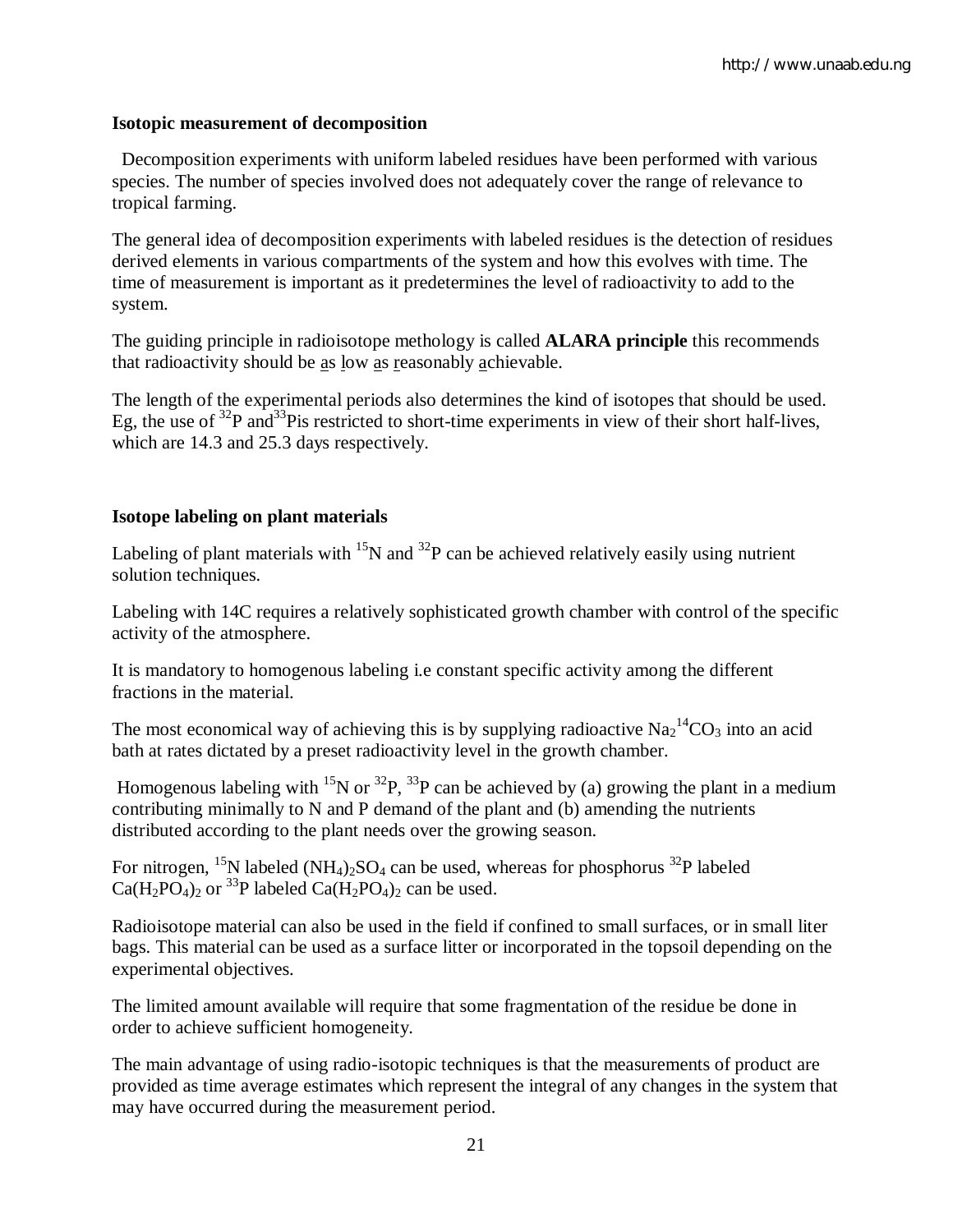One of the major limitations is the requirement of sophisticated and expensive equipment such as, a mass spectrometer to accurately quantify the isotopic composition of the system.

# **SOIL PHYSICAL TECHNIQUES**

Soil physical properties, mainly moisture characteristics, are measured using both classical and instrumental techniques.

## **Gravimetric Techniques**

Gravimetric measurement of soil water content is based on removal of water from the sample. This can be by evaporation, leaching or chemical reaction. The amount of water removed from the sample is determined and used to calculate soil moisture content. Determination of water content removed is done by measurement of loss of weight of the sample. by collection of the water through distillation or absorption in a desiccant.

## **Instrumental Techniques**

These are indirect methods devised to ease the labour and time involved with classical techniques. Instrumental techniques in physical studies make use of interaction of electromagnetic radiation (infrared, microwave, and radio waves) with the soil, and the electrical conductivity (or dielectric property) of the soil. Examples include the following:

## **Neutron Scattering**

The neutron scattering method is an indirect way of determining soil moisture content by relating neutron thermalization to water content. It is based on the principle that average energy loss or thermalization is much greater when neutrons collide with atoms of low atomic weight than from collisions with heavier atoms. In soils, low atomic weight atoms are primarily hydrogen. As a result, hydrogen can decelerate fast neutrons much more effectively than any other element present in the soil or vapour state, and water being the largest source of hydrogen atoms in soil. Neutron moisture probes consist of a source of fast neutrons, a thermalized neutron detector and a protective shield. Probes may also contain a scaler for registration of counts or a meter for direct display of water content. Some neutron probes come with a built-in computer for mathematic computation.

## **Microwave Methods**

Microwave methods are remote sensing method that relates the thermal and dielectric properties of the soil to its moisture content. There are two types – passive, and active microwave.. **Passive microwave (radiometric technique):** involeves measurement of thermal emission from the soil surface. The intensity of observed emission is proportional to the brightness temperature (the product of surface temperature and its emissivity). The thermal emission is related to the dielectric property of the soil.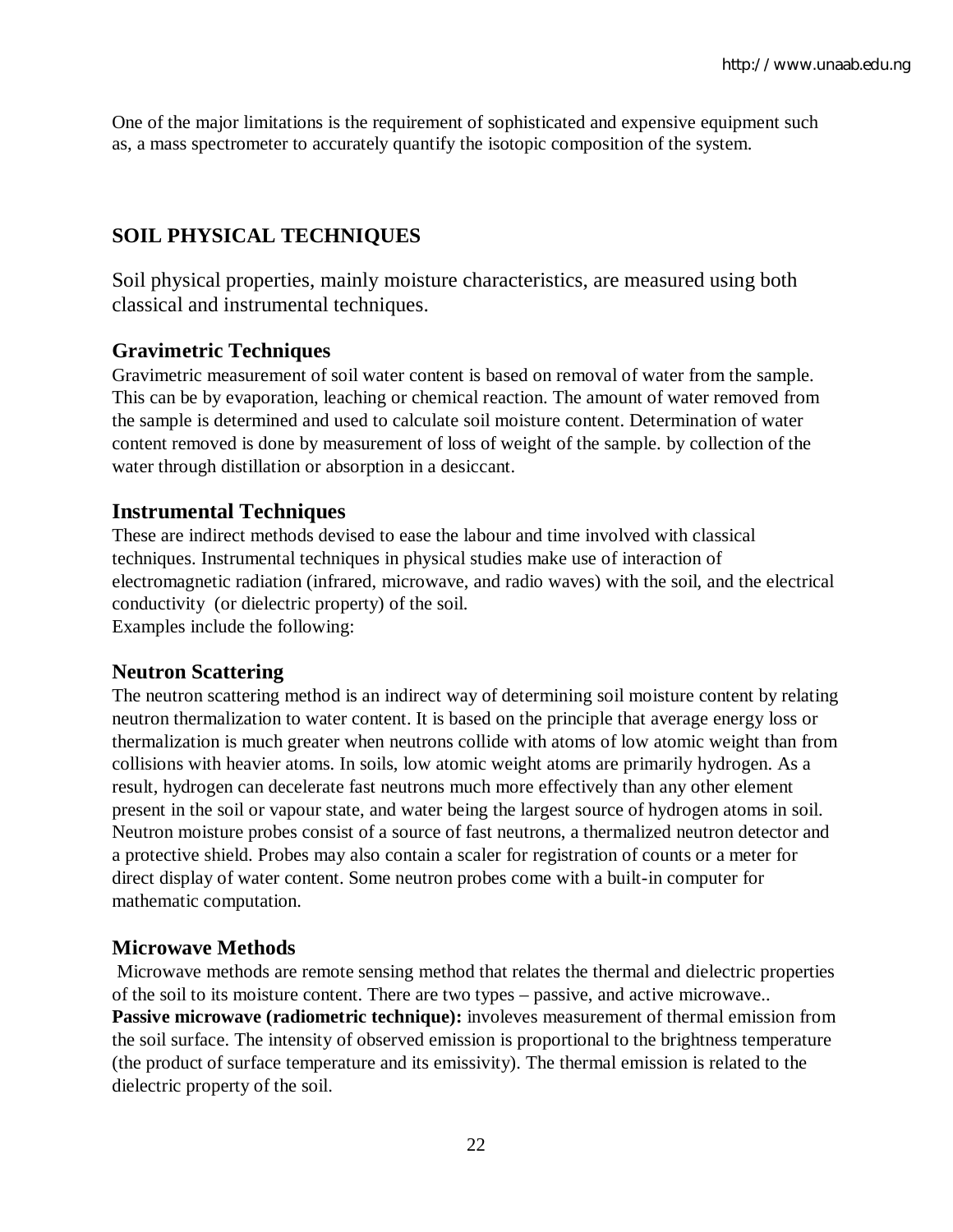Active microwave: Based on the principle that the scattering coefficient of microwave from soil surface is a function of soil moisture, as well as surface roughness and dielectric properties.

# **Gamma Ray Attenuation**

This is a radioactive technique that can be used to determine soil moisture content within a 1 to 2 cm soil layer. It is based on the principles of absorption by matter of gamma rays. The amount a beam of non-energetic gamma rays attenuated or reduced in intensity in soil depends upon the soil's constituent elements and the density of the soil column. Gamma ray attenuation assumes that scattering and absorption of gamma rays is related to the density of matter in their path. It also assumes that the specific gravity of a soil remains relatively constant as the wet density changes with moisture content. Changes in wet density are measured by the gamma transmission technique and the moisture content determined from this density change. If soil constituents and bulk density without water remain constant, then changes in gamma ray attenuation represent changes in water content.

## **Nuclear Magnetic Resonance**

The use of nuclear magnetic resonance (NMR) to monitor moisture is due to the ability of NMR to identify the concentration of hydrogen atoms and thus, moisture in the soil. Placement of a soil/water mixture in a fixed magnetic field and varying the magnetic field results in an increased absorption of energy at a specific frequency of the varying magnetic field. This is called nuclear magnetic resonance (NMR). Making the device specific to hydrogen allows the NMR spectrum to be directly related to water content of the soil; its sensitivity is affected by organic matter in the soil.

# **Thermal Methods**

These methods make use surface temperature as an indication of moisture content based on the principle that thermal conductivity and heat capacity or thermal inertia of a porous medium depends on moisture content, Both heat capacity and thermal conductivity of a soil increase with an increase of soil moisture, and so also the thermal inertia increases.

# **Time Domain Reflectometry (Tdr)**

This technique is based on the principle that the velocity of a pulse of radio frequency injected into a transmission line (soil) depends on the dielectric properties of the transmission line.

## **Tensiometric Techniques**

These are based on the principle that the energy with which water is held by the soil (sunction or soil water potential) can be defined as the common log of the height of a water column in centimetres equivalent to the soil moisture tension. Tensiometers are used to measure suction and consist of a liquid-filled porous ceramic cup connected by a continuous liquid column to a manometer or vacuum gage. The ceramic cup is porous to water and solute but not to air. From changes in water flow, changes in soil water conditions or moisture content can be determined. As the soil water increases, it is held at a lower tension. When the tensiometer reads zero, the soil is saturated, and water tension is zero. The highest tension reading that can be obtained with a